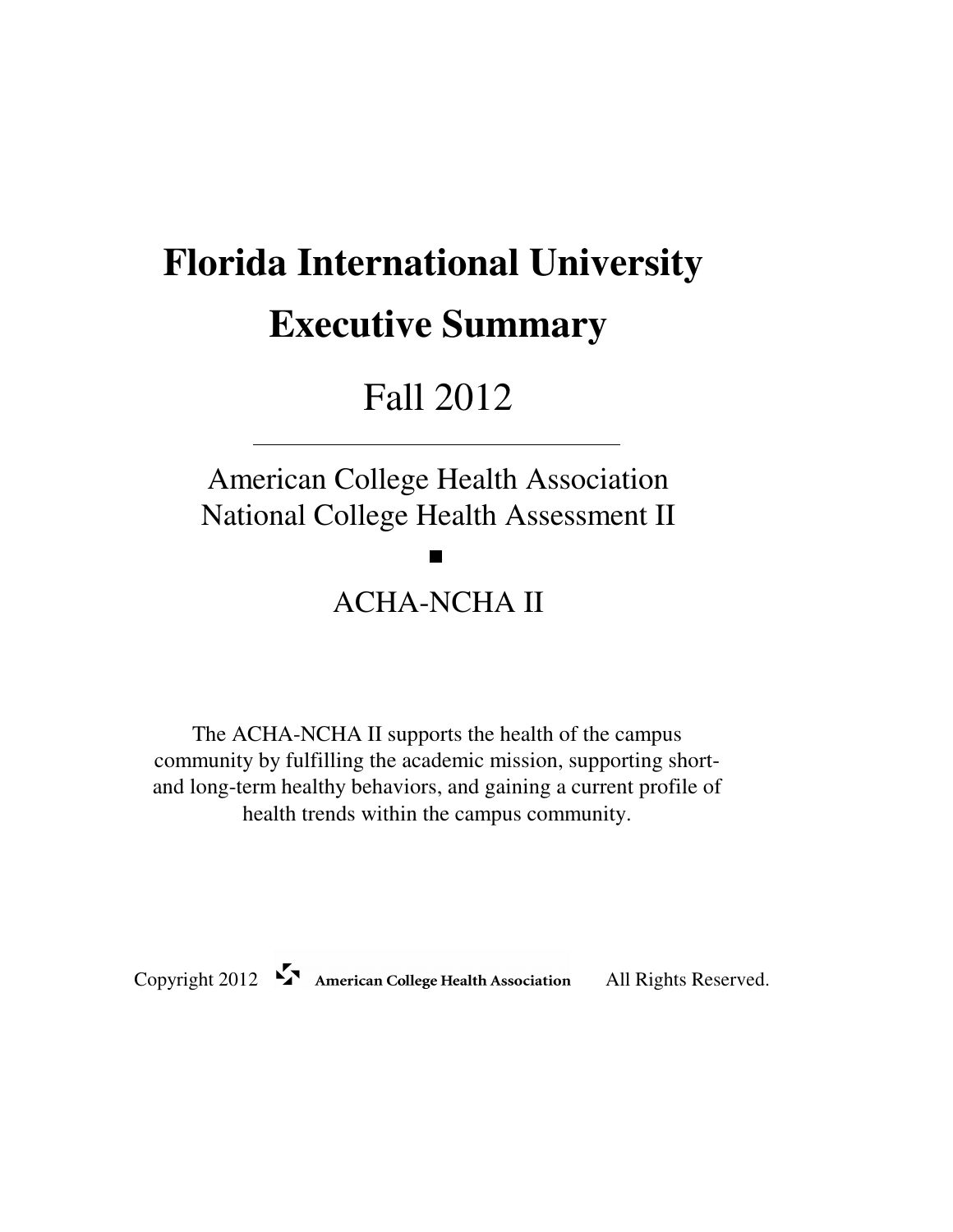# **Table of Contents**

# I. Introduction 2

# II. Findings A. General Health of College Students 3 B. Disease and Injury Prevention 4 C. Academic Impacts 5 D. Violence, Abusive Relationships and Personal Safety 5 E. Alcohol, Tobacco, and Other Drug Use 6 F. Sexual Behavior 10 G. Nutrition and Exercise 12 H. Mental Health 13 I. Sleep 16 III. Demographics and Student Characteristics 17

 ACHA, the nation's principal advocate and leadership organization for college and university health, represents a diverse membership that provides and supports the delivery of health care and prevention and wellness services for the nation's 20 million college students. For more information about the association's programs and services, visit www.acha.org, and www.acha-ncha.org.

Suggested citation for this document:

 American College Health Association. American College Health Association-National College Health Assessment II: Florida International University Executive Summary Fall 2012. Hanover, MD: American College Health Association; 2012.

 $\blacksquare$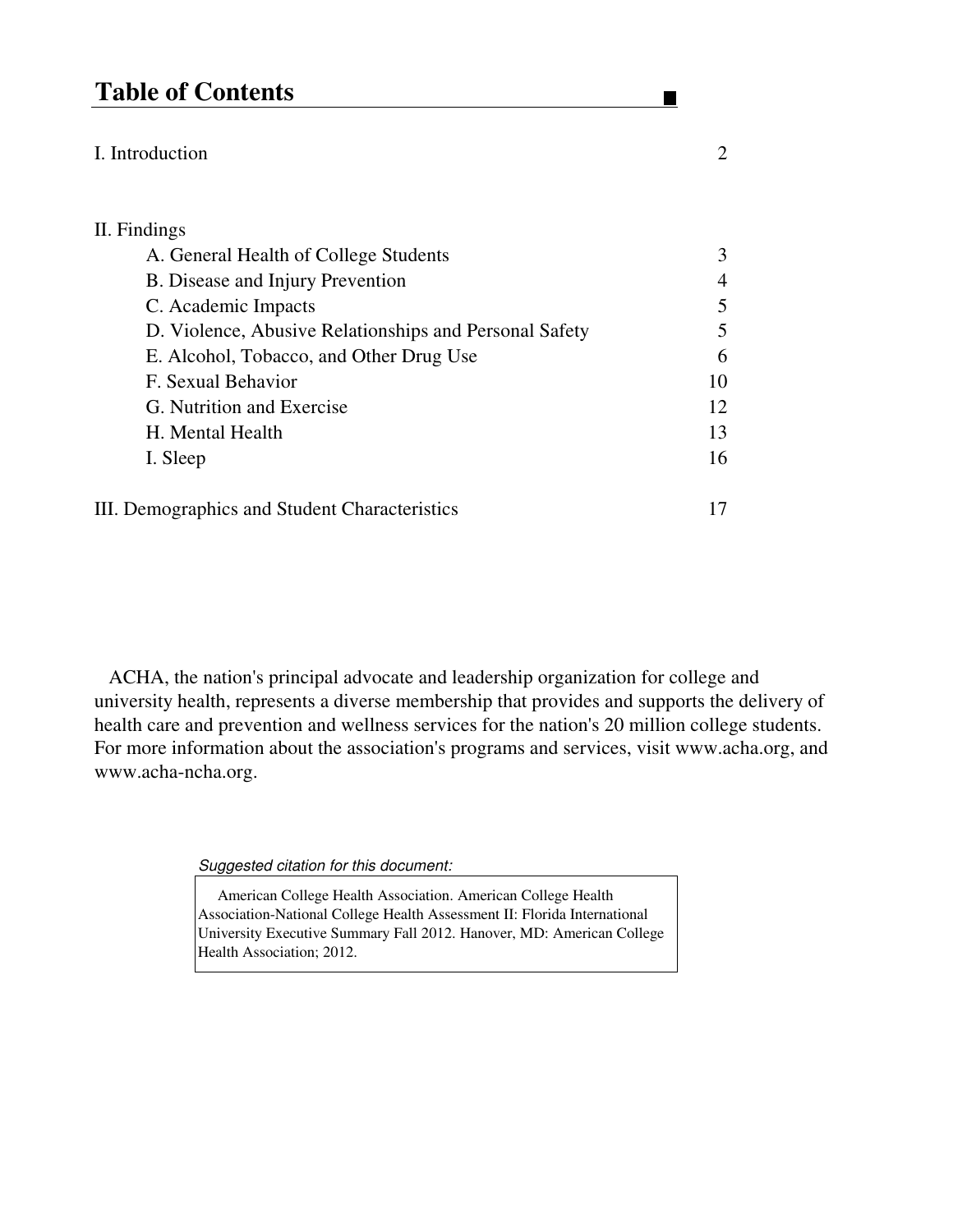# **Introduction**

 The ACHA-National College Health Assessment II (ACHA-NCHA II) is a national research survey organized by the American College Health Association (ACHA) to assist college health service providers, health educators, counselors, and administrators in collecting data about their students' habits, behaviors, and perceptions on the most prevalent health topics.

 $\blacksquare$ 

ACHA initiated the original ACHA-NCHA in 2000 and the instrument was used nation wide through the spring 2008 data collection period. The ACHA-NCHA now provides the largest known comprehensive data set on the health of college students, providing the college health and higher education fields with a vast spectrum of information on student health.

The revised survey, the ACHA-NCHA-II, was developed following a thorough pilot testing process. Although the general categories of information for which data are collected remain the same between the original ACHA-NCHA and this revised survey, a number of questions have been modified, and new questions have been added to monitor a variety of health constructs. Specific revisions include updated lists of illegal drugs, contraceptive methods, and vaccines. New items have been added to capture sleep behaviors, self-injury, the use/abuse of prescription drugs and additional mental health issues.

**Please note the ACHA-NCHA II is not appropriate for trend comparison of items from the original ACHA-NCHA survey.** A new baseline for ACHA-NCHA II began in the fall of 2008. Directly comparing pre- and post-redesign estimates on similar data points, without taking into account the impact of the survey's redesign, might lead to an erroneous conclusion. Documentation regarding the results of the pilot study and differences between the instruments can be obtained at the ACHA-NCHA website, www.acha-ncha.org.

For additional information about the survey's development, design, and methodology, email Mary Hoban, PhD, CHES, (mhoban@acha.org), E. Victor Leino, PhD (vleino@acha.org), or visit www.acha-ncha.org.

# *Note on use of data:*

Missing values have been excluded from analysis. Students responding "not applicable" were excluded from several analyses, which are specifically noted throughout this document. All response categories were included, including "don't know" or "0" unless otherwise noted.

The overall response proportion was 5.0%. This Executive Summary highlights results of the ACHA-NCHA II Fall 2012 survey for Florida International University consisting of 498 respondents.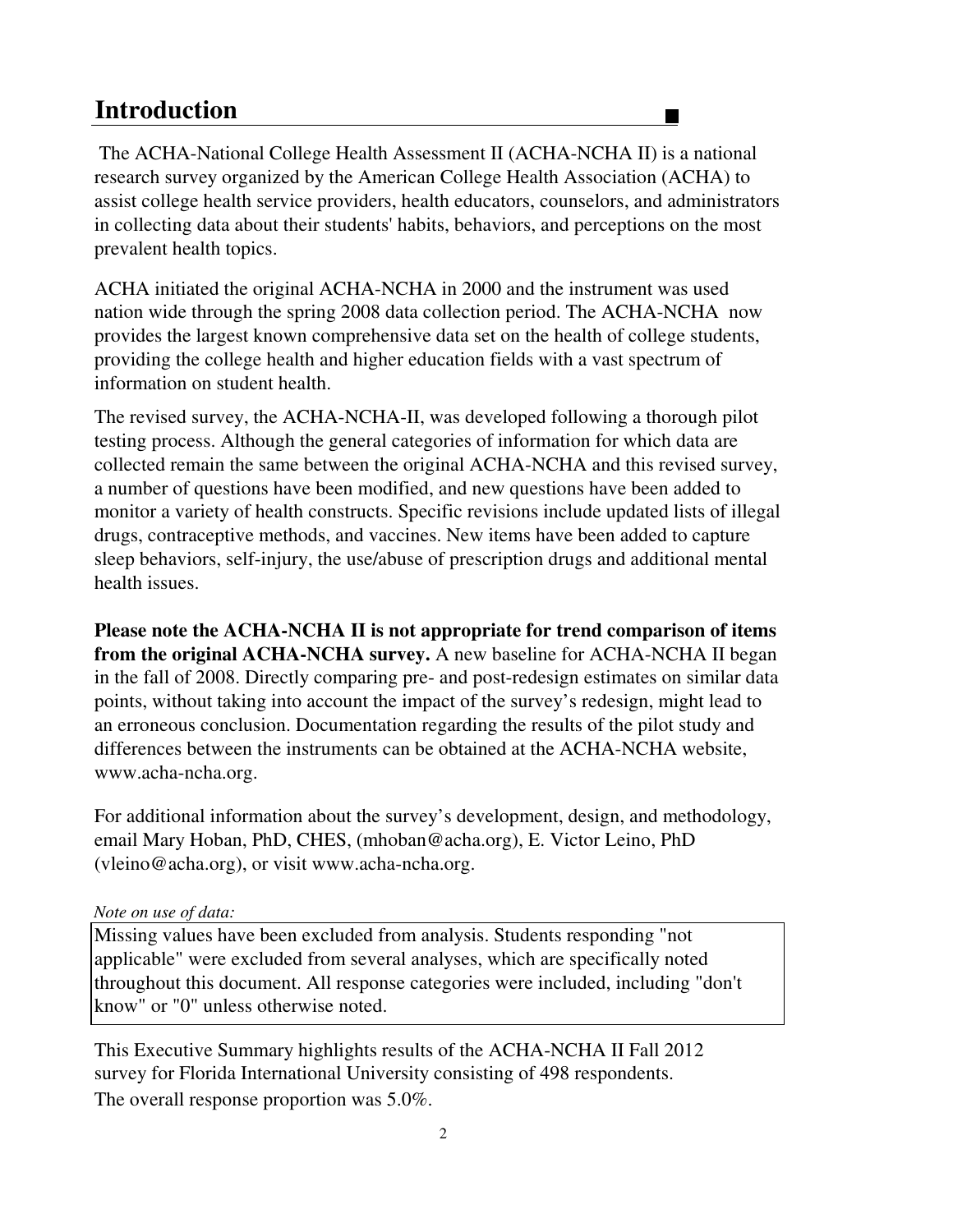# **A. General Health of College Students**

■ 66.6 % of college students surveyed (74.3 % male and 61.2 % female) described their health as *very good or excellent .*

▁

92.3 % of college students surveyed (92.7 % male and 92.2 % female) described their health as *good, very good or excellent .*

Proportion of college students who reported being diagnosed or treated by a professional for any of the following health problems within the last 12 months:

| Allergies:                   | 15.0 $%$ | Hepatitis B or C:            | $0.6 \%$ |
|------------------------------|----------|------------------------------|----------|
| Asthma:                      | 6.4 $%$  | High blood pressure:         | 4.9 $%$  |
| Back pain:                   | 14.6 %   | High cholesterol:            | 6.8 $%$  |
| Broken bone/Fracture/Sprain: | 5.7 $%$  | HIV infection:               | $0.8 \%$ |
| Bronchitis:                  | 6.2 $%$  | Irritable Bowel Syndrome:    | 3.3 $%$  |
| Chlamydia:                   | 1.2 $%$  | Migraine headache:           | 8.0%     |
| Diabetes:                    | $1.0 \%$ | Mononucleosis:               | 1.8 $%$  |
| Ear infection:               | 4.8 $%$  | Pelvic Inflammatory Disease: | $0.8 \%$ |
| Endometriosis:               | $0.8\%$  | Repetitive stress injury:    | $2.2\%$  |
| Genital herpes:              | $0.8\%$  | Sinus infection:             | 10.9 $%$ |
| Genital warts/HPV:           | $2.9\%$  | Strep throat:                | 8.6 %    |
| Gonorrhea:                   | $0.6 \%$ | Tuberculosis:                | 1.0 $%$  |
|                              |          | Urinary tract infection:     | $9.7 \%$ |

■49.8 % of college students (41.9 % male, 55.6 % female) reported being diagnosed or treated by a professional with one or more of the above conditions within the last 12 months.

Proportion of college students who reported any of the following:

| Attention Deficit and Hyperactivity Disorder (ADHD)             | 4.3 $%$  |
|-----------------------------------------------------------------|----------|
| Chronic illness (e.g., cancer, diabetes, auto-immune disorders) | 3.3 $%$  |
| Deafness/Hearing loss                                           | $2.0 \%$ |
| Learning disability                                             | 3.3 $%$  |
| Mobility/Dexterity disability                                   | 1.4 $%$  |
| Partial sightedness/Blindness                                   | 3.5 $%$  |
| Psychiatric condition                                           | 4.7 %    |
| Speech or language disorder                                     | 1.2 $%$  |
| Other disability                                                | 1.6 %    |
|                                                                 |          |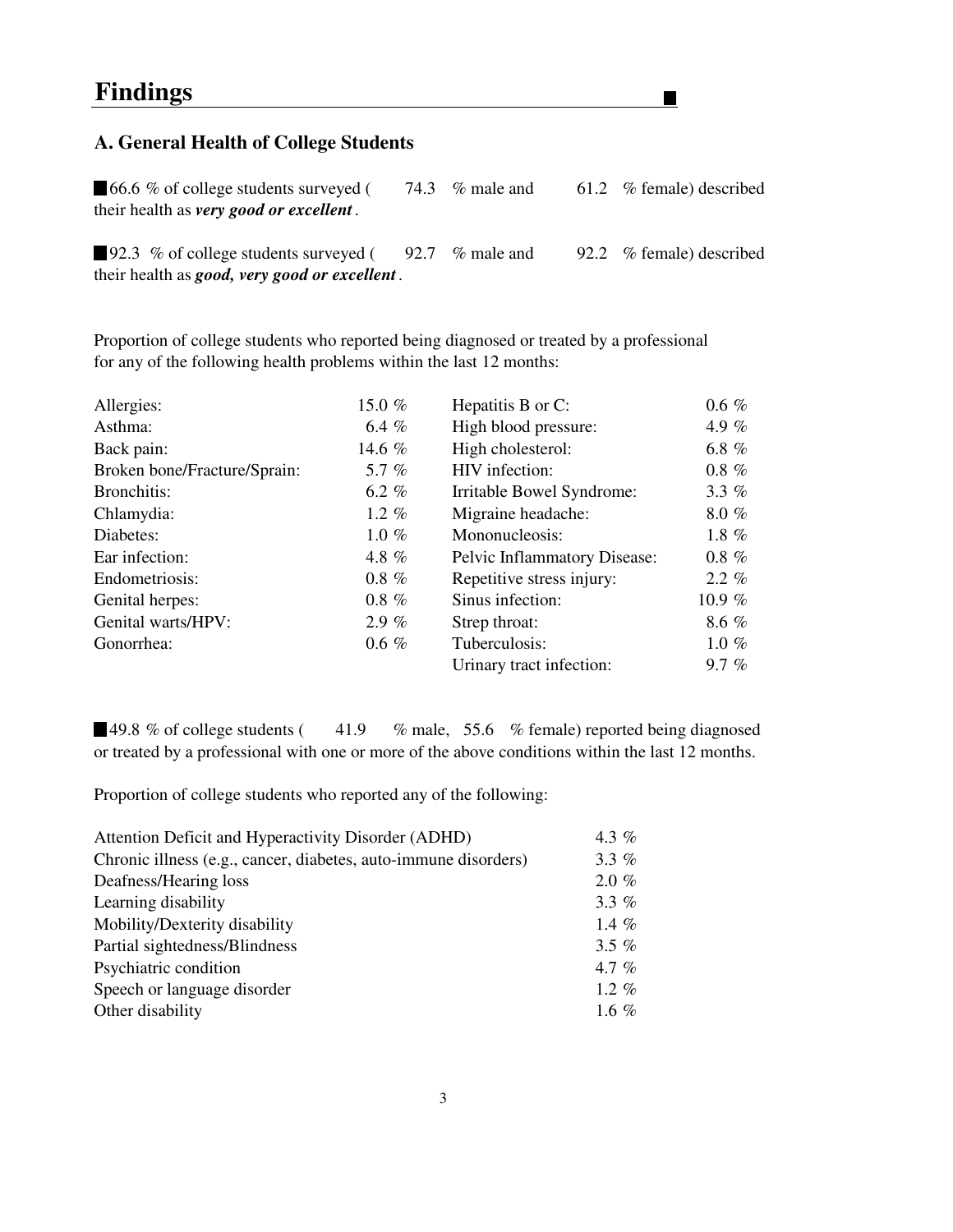# **B. Disease and Injury Prevention**

College students reported receiving the following vaccinations (shots):

- 66.9 % reported receiving vaccination against hepatitis B.
- 39.0 % reported receiving vaccination against Human Papillomavirus/HPV (cervical cancer vaccine).
- 33.7 % reported receiving vaccination against influenza (flu) in the last 12 months (shot or nasal mist).
- 70.4 % reported receiving vaccination against measles, mumps, rubella.
- 51.8 % reported receiving vaccination against meningococcal meningitis.
- 55.3 % reported receiving vaccination against varicella (chicken pox).

Other disease prevention practices reported by college students:

- 56.0 % reported having a dental exam and cleaning in the last 12 months.
- 26.8 % of males reported performing a testicular self exam in the last 30 days.
- 38.0 % of females reported performing a breast self exam in the last 30 days.
- $\blacksquare$  44.8 % of females reported having a routine gynecological exam in the last 12 months.
- $\blacksquare$  49.9 % reported using sunscreen regularly with sun exposure.
- 34.8 % reported ever being tested for Human Immunodeficiency Virus (HIV) infection.

College students reported the following behaviors within the last 12 months:

| Percent (%)            | N/A, did not do this<br>activity within the<br>last 12 months | Never* | Rarely or<br>sometimes* | Mostly or<br>always* |
|------------------------|---------------------------------------------------------------|--------|-------------------------|----------------------|
| Wear a seatbelt when   |                                                               |        |                         |                      |
| you rode in a car      | 0.6                                                           | 0.6    | 5.1                     | 94.3                 |
| Wear a helmet when you |                                                               |        |                         |                      |
| rode a bicycle         | 53.4                                                          | 47.8   | 21.7                    | 30.4                 |
| Wear a helmet when you |                                                               |        |                         |                      |
| rode a motorcycle      | 83.4                                                          | 13.4   | 8.5                     | 78.0                 |
| Wear a helmet when you |                                                               |        |                         |                      |
| were inline skating    | 82.1                                                          | 50.0   | 21.6                    | 28.4                 |

*\* Students responding "N/A, did not do this activity within the last 12 months" were excluded.*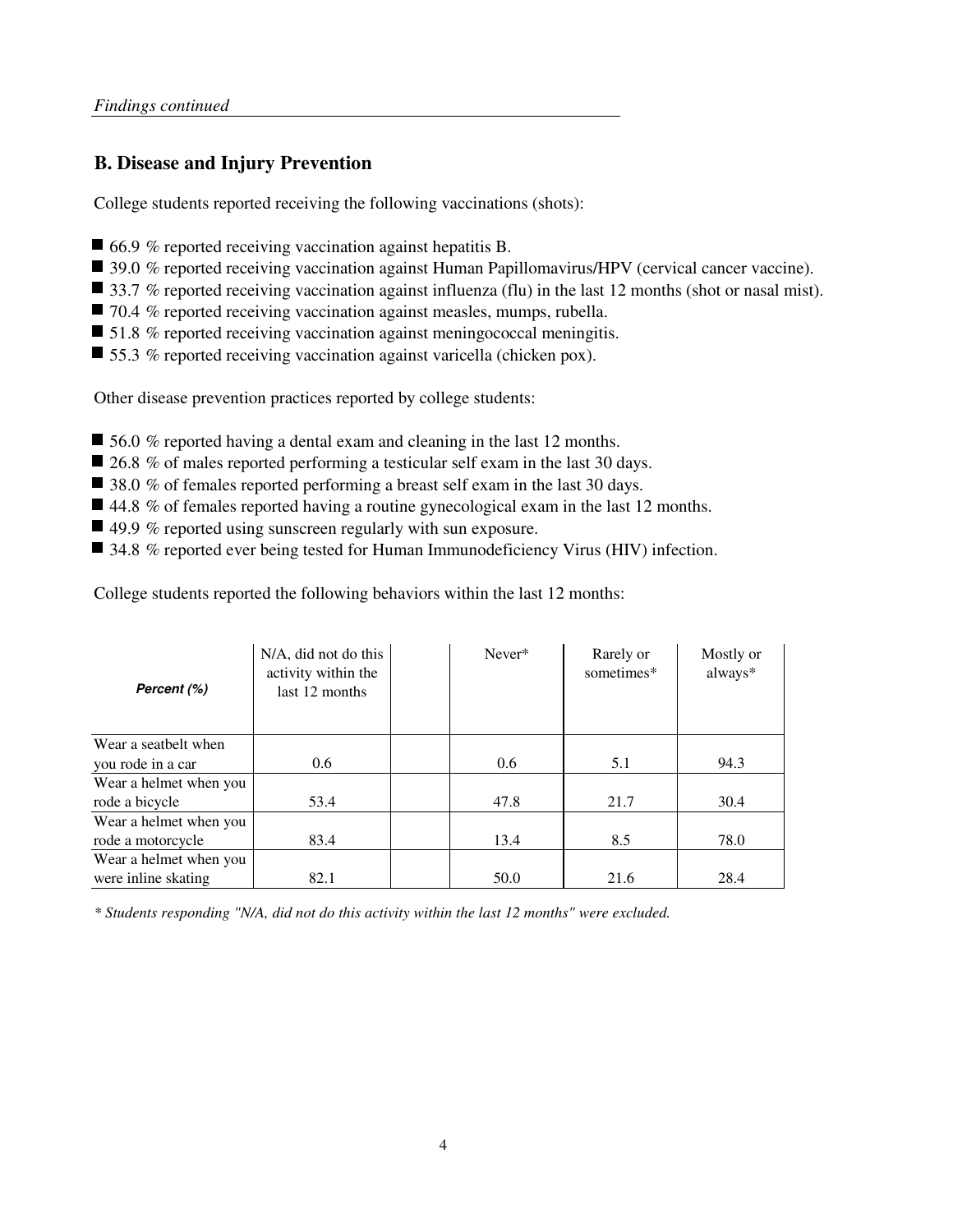# **C. Academic Impacts**

academic performance, defined as: received a lower grade on an exam, or an important project; received a lower grade in the course; received an incomplete or dropped the course; or experienced a significant disruption in thesis, dissertation, research, or practicum work; (listed alphabetically): Within the last 12 months, students reported the following factors affecting their individual

| Alcohol use:                               | 2.4 $%$  | Gambling:                        | $0.2 \%$ |
|--------------------------------------------|----------|----------------------------------|----------|
| Allergies:                                 | $2.2\%$  | Homesickness:                    | 3.7%     |
| Anxiety:                                   | 18.5 %   | Injury:                          | 2.9%     |
| Assault (physical):                        | $0.6 \%$ | Internet use/computer games:     | 13.1 %   |
| Assault (sexual):                          | $0.4 \%$ | Learning disability:             | 1.7 $%$  |
| Attention Deficit/Hyperactivity Disorder:  | 4.3 $%$  | Participation in extracurricular |          |
| Cold/Flu/Sore throat:                      | $9.2 \%$ | activities:                      | 6.1 $%$  |
| Concern for a troubled friend              |          | Pregnancy (yours or partner's):  | $0.4 \%$ |
| or family member:                          | $9.8 \%$ | Relationship difficulties:       | 10.5 $%$ |
| Chronic health problem or serious illness: | 3.1 $%$  | Roommate difficulties:           | 1.6 $%$  |
| Chronic pain:                              | 3.7 $%$  | Sexually transmitted disease/    |          |
| Death of a friend or family member:        | 4.7 $%$  | infection (STD/I):               | $0.2 \%$ |
| Depression:                                | 12.3 $%$ | Sinus infection/Ear infection/   |          |
| Discrimination:                            | 1.2 $%$  | Bronchitis/Strep throat:         | $3.7 \%$ |
| Drug use:                                  | $1.0 \%$ | Sleep difficulties:              | 16.9%    |
| Eating disorder/problem:                   | 1.4 $%$  | Stress:                          | 24.5 %   |
| Finances:                                  | $9.2\%$  | Work:                            | 14.9 $%$ |
|                                            |          | Other:                           | 1.1 $%$  |

# **D. Violence, Abusive Relationships and Personal Safety**

Within the last 12 months, college students reported experiencing:

| Percent (%)                                      | Male | Female | <b>Total</b> |
|--------------------------------------------------|------|--------|--------------|
| A physical fight                                 | 8.4  | 5.1    | 6.3          |
| A physical assault (not sexual assault)          | 4.8  | 4.7    | 4.7          |
| A verbal threat                                  | 19.5 | 15.9   | 17.4         |
| Sexual touching without their consent            | 4.2  | 6.4    | 5.5          |
| Sexual penetration attempt without their consent | 1.6  | 3.1    | 2.4          |
| Sexual penetration without their consent         | 1.6  | 1.7    | 1.6          |
| Stalking                                         | 6.4  | 7.5    | 6.9          |
| An emotionally abusive intimate relationship     | 8.9  | 14.9   | 12.5         |
| A physically abusive intimate relationship       | 3.2  | 4.1    | 3.6          |
| A sexually abusive intimate relationship         | 1.6  | 3.1    | 2.5          |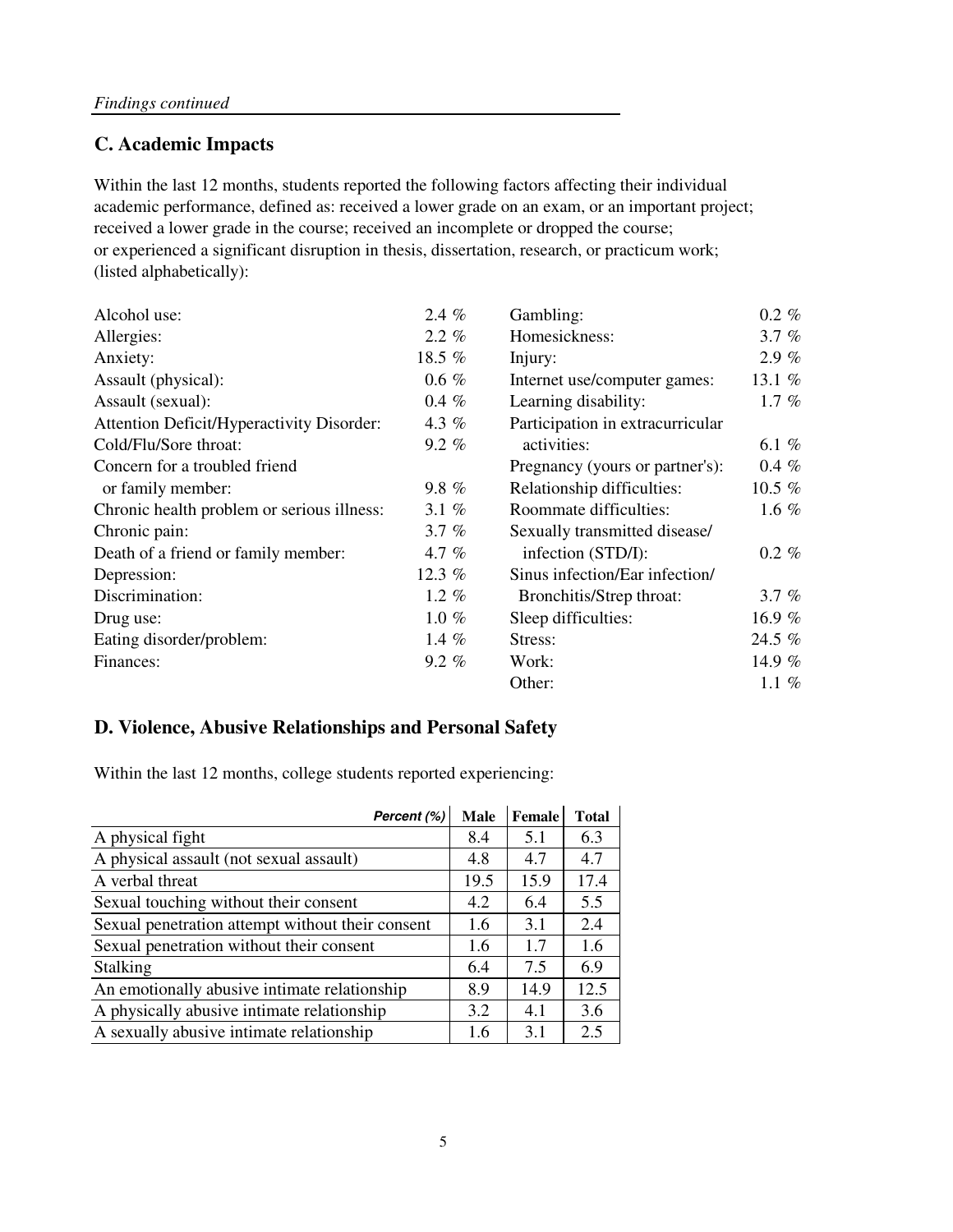College students reported feeling *very safe* :

|                                    | Percent (%) | <b>Male</b> | Female | <b>Total</b> |
|------------------------------------|-------------|-------------|--------|--------------|
| On their campus (daytime)          |             | 85.8        | 82.2   | 83.7         |
| On their campus (nighttime)        |             | 50.5        | 19.9   | 31.6         |
| In the community surrounding their |             |             |        |              |
| school (daytime)                   |             | 55.3        | 38.4   | 45.3         |
| In the community surrounding their |             |             |        |              |
| school (nighttime)                 |             | 30.5        | 12.8   | 19.8         |

# **E. Alcohol, Tobacco, and Other Drug Use**

Reported use versus perceived use - reported use for all students within the past 30 days compared with how often students perceived the typical student on campus used substances within the same time period. The last line of each table combines all categories of any use in the last 30 days.

| <b>Alcohol</b>                    | <b>Actual Use</b> |               |              | <b>Perceived Use</b> |             |        |              |
|-----------------------------------|-------------------|---------------|--------------|----------------------|-------------|--------|--------------|
| Percent (%)                       | Male              | <b>Female</b> | <b>Total</b> |                      | <b>Male</b> | Female | <b>Total</b> |
| Never used                        | 31.4              | 25.9          | 28.1         |                      | 12.3        | 4.8    | 7.7          |
| Used, but not in the last 30 days | 14.1              | 18.7          | 16.9         |                      | 5.3         | 1.7    | 3.3          |
| Used 1-9 days                     | 38.7              | 41.8          | 40.5         |                      | 35.3        | 26.9   | 30.2         |
| Used 10-29 days                   | 14.1              | 13.3          | 13.6         |                      | 31.0        | 45.9   | 40.2         |
| Used all 30 days                  | 1.6               | 0.3           | 0.8          |                      | 16.0        | 20.7   | 18.6         |
| Any use within the last 30 days   | 54.5              | 55.4          | 55.0         |                      | 82.4        | 93.4   | 89.0         |

| <b>Actual Use</b> |              | <b>Perceived Use</b> |             |        |              |
|-------------------|--------------|----------------------|-------------|--------|--------------|
| <b>Female</b>     | <b>Total</b> |                      | <b>Male</b> | Female | <b>Total</b> |
| 25.9              | 28.1         |                      | 12.3        | 4.8    | 7.7          |
| 18.7              | 16.9         |                      | 5.3         | 1.7    | 3.3          |
| 41.8              | 40.5         |                      | 35.3        | 26.9   | 30.2         |
| 13.3              | 13.6         |                      | 31.0        | 45.9   | 40.2         |
| 0.3               | 0.8          |                      | 16.0        | 20.7   | 18.6         |
|                   |              |                      |             |        |              |
| 55.4              | 55.0         |                      | 82.4        | 93.4   | 89.0         |

| <b>Cigarette</b>                  | <b>Actual Use</b> |        |              | <b>Perceived Use</b> |             |        |              |
|-----------------------------------|-------------------|--------|--------------|----------------------|-------------|--------|--------------|
| Percent (%)                       | Male              | Female | <b>Total</b> |                      | <b>Male</b> | Female | <b>Total</b> |
| Never used                        | 63.9              | 76.4   | 71.5         |                      | 14.9        | 7.5    | 10.3         |
| Used, but not in the last 30 days | 22.0              | 16.2   | 18.4         |                      | 12.8        | 6.5    | 9.3          |
| Used 1-9 days                     | 6.8               | 5.1    | 5.7          |                      | 35.6        | 34.2   | 35.0         |
| Used 10-29 days                   | 3.1               | 1.0    | 2.0          |                      | 19.7        | 20.9   | 20.4         |
| Used all 30 days                  | 4.2               | 1.3    | 2.4          |                      | 17.0        | 30.8   | 25.1         |
|                                   |                   |        |              |                      |             |        |              |
| Any use within the last 30 days   | 14.1              | 7.4    | 10.1         |                      | 72.3        | 86.0   | 80.5         |

| Marijuana                         | <b>Actual Use</b> |               |              | <b>Perceived Use</b> |             |        |       |
|-----------------------------------|-------------------|---------------|--------------|----------------------|-------------|--------|-------|
| Percent (%)                       | Male              | <b>Female</b> | <b>Total</b> |                      | <b>Male</b> | Female | Total |
| Never used                        | 71.2              | 73.4          | 72.3         |                      | 23.1        | 9.7    | 15.0  |
| Used, but not in the last 30 days | 15.7              | 17.5          | 16.8         |                      | 7.5         | 5.5    | 6.4   |
| Used 1-9 days                     | 6.8               | 5.4           | 6.1          |                      | 37.6        | 34.6   | 35.3  |
| Used 10-29 days                   | 4.2               | 2.4           | 3.2          |                      | 19.9        | 31.1   | 27.2  |
| Used all 30 days                  | 2.1               | 1.3           | 1.6          |                      | 11.8        | 19.0   | 16.0  |
|                                   |                   |               |              |                      |             |        |       |
| Any use within the last 30 days   | 13.1              | 9.1           | 10.9         |                      | 69.4        | 84.8   | 78.6  |

| Perceived Use |              |      |  |  |  |  |  |
|---------------|--------------|------|--|--|--|--|--|
| <b>Male</b>   | Female Total |      |  |  |  |  |  |
| 14.9          | 7.5          | 10.3 |  |  |  |  |  |
| 12.8          | 6.5          | 9.3  |  |  |  |  |  |
| 35.6          | 34.2         | 35.0 |  |  |  |  |  |
| 19.7          | 20.9         | 20.4 |  |  |  |  |  |
| 17.0          | 30.8         | 25.1 |  |  |  |  |  |

# **Perceived Use**

| <b>Male</b> | Female | <b>Total</b> |
|-------------|--------|--------------|
| 23.1        | 9.7    | 15.0         |
| 7.5         | 5.5    | 6.4          |
| 37.6        | 34.6   | 35.3         |
| 19.9        | 31.1   | 27.2         |
| 11.8        | 19.0   | 16.0         |
|             |        |              |
| 69.4        | 84.8   | 78.6         |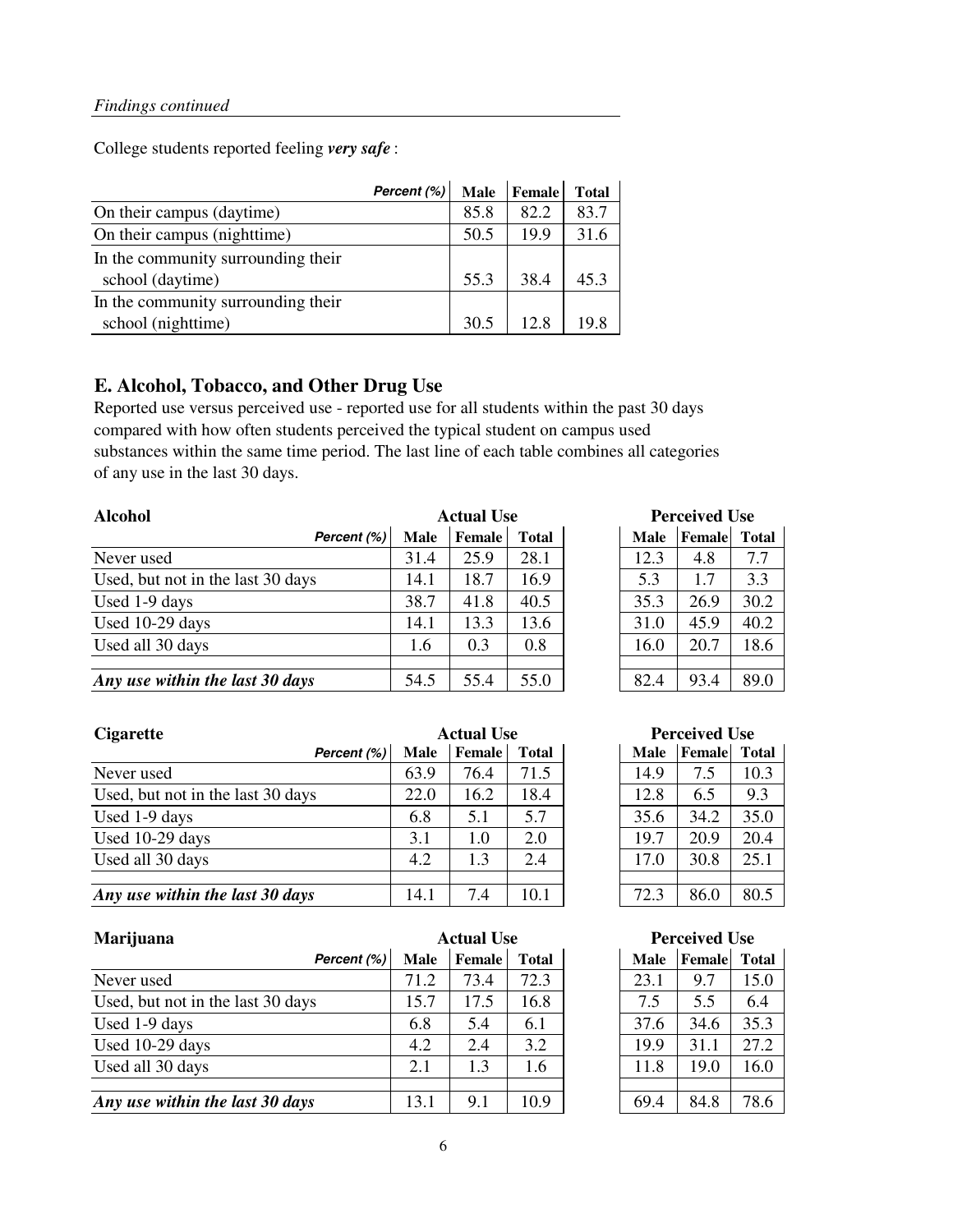| Tobacco from a water pipe (hookah) |             | <b>Actual Use</b> |              |  | <b>Perceived Use</b> |        |              |  |
|------------------------------------|-------------|-------------------|--------------|--|----------------------|--------|--------------|--|
| Percent (%)                        | <b>Male</b> | <b>Female</b>     | <b>Total</b> |  | <b>Male</b>          | Female | <b>Total</b> |  |
| Never used                         | 68.1        | 69.4              | 68.6         |  | 23.0                 | 12.1   | 16.1         |  |
| Used, but not in the last 30 days  | 23.0        | 22.9              | 23.3         |  | 18.2                 | 12.8   | 15.1         |  |
| Used 1-9 days                      | 5.8         | 6.7               | 6.3          |  | 40.1                 | 51.0   | 46.8         |  |
| Used 10-29 days                    | 2.1         | 1.0               | 1.4          |  | 13.4                 | 16.6   | 15.3         |  |
| Used all 30 days                   | $1.0\,$     | 0.0               | 0.4          |  | 5.3                  | 7.6    | 6.6          |  |
|                                    |             |                   |              |  |                      |        |              |  |
| Any use within the last 30 days    | 8.9         | 7.7               | 8.1          |  | 58.8                 | 75.2   | 68.7         |  |

| - Perceived Use |        |              |  |  |  |  |
|-----------------|--------|--------------|--|--|--|--|
| <b>Male</b>     | Female | <b>Total</b> |  |  |  |  |
| 23.0            | 12.1   | 16.1         |  |  |  |  |
| 18.2            | 12.8   | 15.1         |  |  |  |  |
| 40.1            | 51.0   | 46.8         |  |  |  |  |
| 13.4            | 16.6   | 15.3         |  |  |  |  |
| 5.3             | 7.6    | 6.6          |  |  |  |  |
|                 |        |              |  |  |  |  |
| 58.8            | 75.2   | 68.7         |  |  |  |  |

| All other drugs combined <sup>*</sup> |      | <b>Actual Use</b> |              |  | <b>Perceived Use</b> |        |              |
|---------------------------------------|------|-------------------|--------------|--|----------------------|--------|--------------|
| Percent (%)                           | Male | <b>Female</b>     | <b>Total</b> |  | <b>Male</b>          | Female | <b>Total</b> |
| Never used                            | 68.1 | 76.4              | 72.9         |  | 16.4                 | 7.8    | 11.1         |
| Used, but not in the last 30 days     | 19.9 | 16.8              | 18.2         |  | 15.9                 | 10.6   | 13.1         |
| Used 1-9 days                         | 9.9  | 3.7               | 6.3          |  | 38.1                 | 38.6   | 38.3         |
| Used 10-29 days                       | 1.6  | 2.7               | 2.2          |  | 18.0                 | 28.0   | 24.0         |
| Used all 30 days                      | 0.5  | 0.3               | 0.4          |  | 11.6                 | 15.0   | 13.5         |
|                                       |      |                   |              |  |                      |        |              |
| Any use within the last 30 days       | 12.0 | 6.7               | 8.9          |  | 67.7                 | 81.6   | 75.8         |

| <b>Actual Use</b> |        |              | <b>Perceived Use</b> |        |              |  |  |
|-------------------|--------|--------------|----------------------|--------|--------------|--|--|
|                   | Female | <b>Total</b> | <b>Male</b>          | Female | <b>Total</b> |  |  |
|                   | 76.4   | 72.9         | 16.4                 | 7.8    | 11.1         |  |  |
|                   | 16.8   | 18.2         | 15.9                 | 10.6   | 13.1         |  |  |
|                   | 3.7    | 6.3          | 38.1                 | 38.6   | 38.3         |  |  |
|                   | 2.7    | 2.2          | 18.0                 | 28.0   | 24.0         |  |  |
|                   | 0.3    | 0.4          | 11.6                 | 15.0   | 13.5         |  |  |
|                   |        |              |                      |        |              |  |  |
|                   | 6.7    | 8.9          | 67.7                 | 81.6   | 75.8         |  |  |

\* Includes cigars, smokeless tobacco, cocaine, methamphetamine, other amphetamines, sedatives, hallucinogens, anabolic steroids, opiates, inhalants, MDMA, other club drugs, other illegal drugs. (Excludes alcohol, cigarettes, tobacco from a water pipe, and marijuana).

■ 5.6 % of college students reported driving after having 5 or more drinks in the last 30 days.<sup>\*</sup> 31.7 % of college students reported driving after having *any alcohol* in the last 30 days.<sup>\*</sup> *\*Students responding "N/A, don't drive" and "N/A don't drink" were excluded from this analysis.*

Estimated Blood Alcohol Concentration (or eBAC) of college students reporting 1 or more drinks the last time they "partied" or socialized. **Students reporting 0 drinks were excluded from the analysis**. Due to the improbability of a student surviving a drinking episode resulting in an extremely high eBAC, all students with an eBAC of 0.50 or higher are also omitted from these eBAC figures. eBAC is an estimated figure based on the reported number of drinks consumed during the last time they "partied" or socialized, their approximate time of consumption, sex, weight, and the average rate of ethanol metabolism.

| <b>Estimated BAC</b> | Percent (%) | <b>Male</b> | <b>Female</b> | <b>Total</b> |
|----------------------|-------------|-------------|---------------|--------------|
| < .08                |             | 80.6        | 77.0          | 78.4         |
| $\lt$ .10            |             | 87.1        | 82.1          | 84.1         |
|                      |             |             |               |              |
| Mean                 |             | 0.04        | 0.05          | 0.05         |
| Median               |             | 0.02        | 0.03          | 0.03         |
| <b>Std Dev</b>       |             | 0.06        | 0.06          | 0.06         |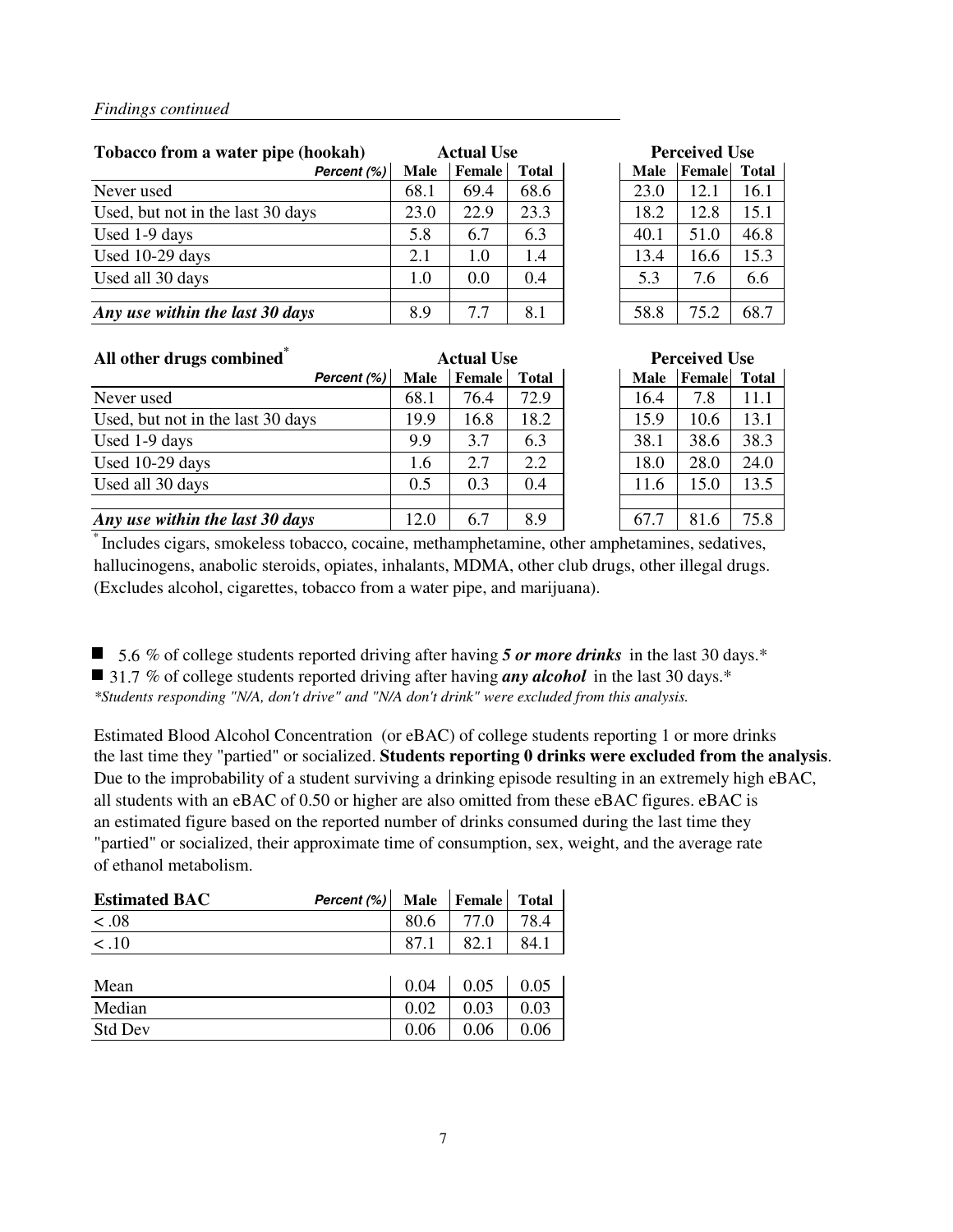Reported number of drinks consumed the last time students "partied" or socialized. Only students reporting one or more drinks were included.

| Number of drinks* | Percent (%) | Male | Female | <b>Total</b> |
|-------------------|-------------|------|--------|--------------|
| 4 or fewer        |             | 41.4 | 50.5   | 46.6         |
| $\overline{5}$    |             | 6.3  | 6.7    | 6.4          |
| 6                 |             | 3.7  | 3.7    | 3.8          |
| or more           |             | 13.6 | 5.4    | 8.4          |
|                   |             |      |        |              |
| Mean              |             | 4.26 | 3.21   | 3.60         |
| Median            |             | 3.50 | 3.00   | 3.00         |
| <b>Std Dev</b>    |             | 2.96 | 2.06   | 2.49         |

*\* Students reporting 0 drinks were excluded.*

Reported number of times college students consumed five or more drinks in a sitting within the last two weeks:

|                     | Percent (%) | <b>Male</b> | <b>Female</b> | <b>Total</b> |
|---------------------|-------------|-------------|---------------|--------------|
| N/A don't drink     |             | 29.8        | 29.4          | 29.6         |
| None                |             | 45.5        | 51.4          | 48.9         |
| $1-2 \text{ times}$ |             | 16.2        | 15.2          | 15.8         |
| 3-5 times           |             | 7.3         | 4.1           | 5.3          |
| 6 or more times     |             | $1.0\,$     | 0.0           | 0.4          |

Percent of college students who reported using prescription drugs that were not prescribed to them within the last 12 months:

|                             | Percent (%) | <b>Male</b> | <b>Female</b> | Total |
|-----------------------------|-------------|-------------|---------------|-------|
| Antidepressants             |             | 1.6         | 3.1           | 2.4   |
| Erectile dysfunction drugs  |             | 2.1         | 0.7           | 1.2   |
| Pain killers                |             | 4.8         | 6.8           | 6.1   |
| Sedatives                   |             | 5.8         | 5.1           | 5.3   |
| Stimulants                  |             | 3.2         | 5.1           | 4.3   |
|                             |             |             |               |       |
| Used 1 or more of the above |             | 10.5        | 12.2          |       |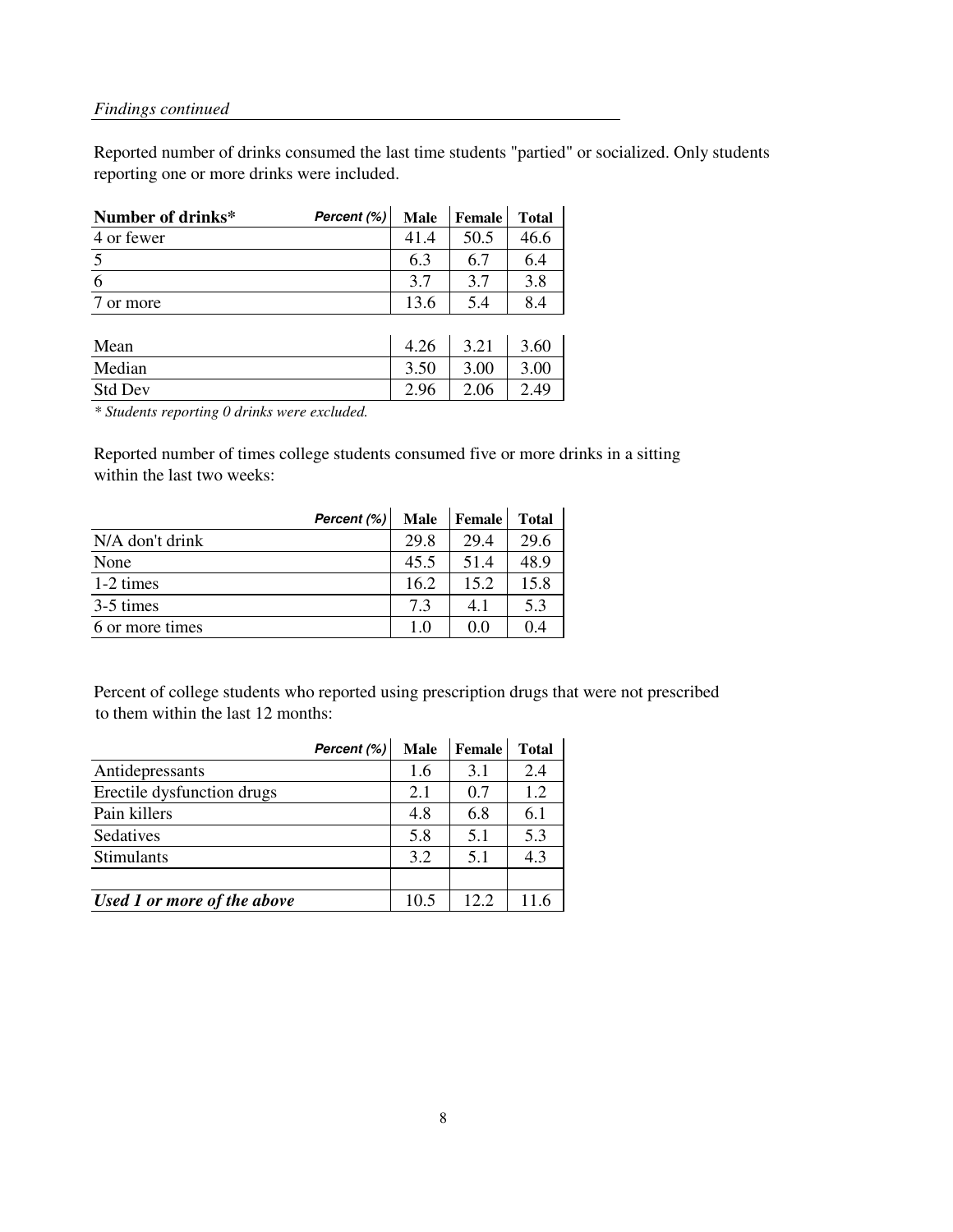College students reported doing the following *most of the time* or *always* when they "partied" or socialized during the last 12 months:\*

| Percent (%)                                                  | <b>Male</b> | Female | <b>Total</b> |
|--------------------------------------------------------------|-------------|--------|--------------|
| Alternate non-alcoholic with alcoholic beverages             | 23.8        | 41.3   | 34.6         |
| Avoid drinking games                                         | 43.0        | 54.0   | 49.6         |
| Choose not to drink alcohol                                  | 26.9        | 35.0   | 31.6         |
| Determine in advance not to exceed a set number of drinks    | 55.1        | 57.0   | 56.2         |
| Eat before and/or during drinking                            | 78.6        | 83.2   | 81.4         |
| Have a friend let you know when you have had enough          | 36.3        | 47.3   | 42.9         |
| Keep track of how many drinks being consumed                 | 69.8        | 77.0   | 74.3         |
| Pace drinks to one or fewer an hour                          | 31.0        | 48.8   | 41.5         |
| Stay with the same group of friends the entire time drinking | 81.1        | 95.6   | 89.9         |
| Stick with only one kind of alcohol when drinking            | 57.1        | 66.8   | 63.0         |
| Use a designated driver                                      | 67.2        | 85.0   | 78.4         |
|                                                              |             |        |              |
| Reported one or more of the above                            | 93.9        | 98.2   | 96.7         |

*\*Students responding "N/A, don't drink" were excluded from this analysis.*

College students who drank alcohol reported experiencing the following in the last 12 months when drinking alcohol:\*

| Percent (%)                                | <b>Male</b> | Female | <b>Total</b> |
|--------------------------------------------|-------------|--------|--------------|
| Did something you later regretted          | 26.6        | 20.0   | 22.3         |
| Forgot where you were or what you did      | 24.6        | 22.0   | 23.0         |
| Got in trouble with the police             | 4.8         | 2.4    | 3.3          |
| Someone had sex with me without my consent | 0.0         | 2.9    | 1.8          |
| Had sex with someone without their consent | 0.0         | 0.0    | 0.0          |
| Had unprotected sex                        | 19.8        | 18.5   | 19.1         |
| Physically injured yourself                | 11.1        | 9.7    | 10.4         |
| Physically injured another person          | 1.6         | 1.9    | 1.8          |
| Seriously considered suicide               | 1.6         | 3.4    | 2.7          |
|                                            |             |        |              |
| Reported one or more of the above          | 40.6        | 38.6   | 39.5         |

*\*Students responding "N/A, don't drink" were excluded from this analysis.*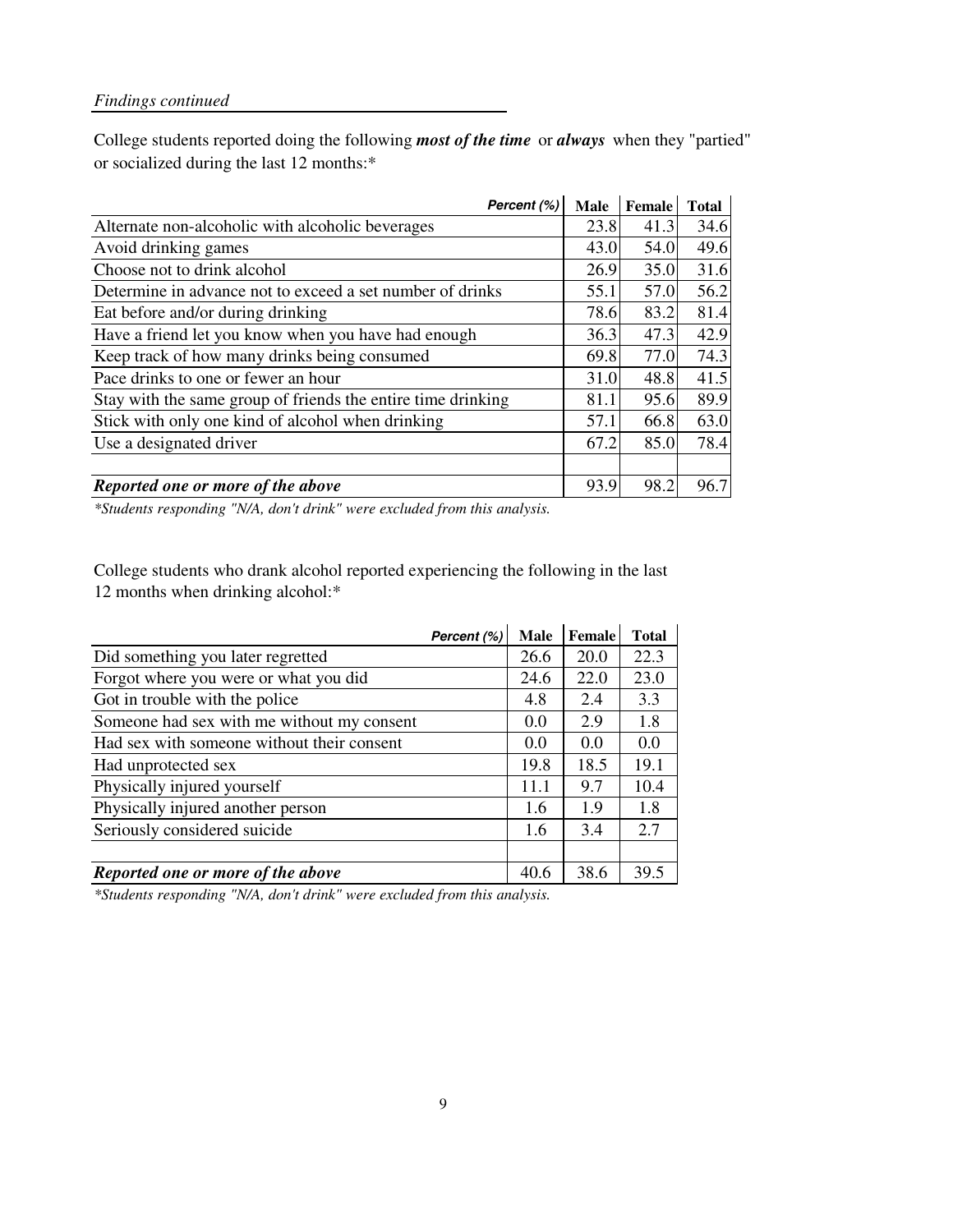# **F. Sexual Behavior**

College students reported having the following number of sexual partners (oral sex, vaginal or anal intercourse) within the last 12 months:

|           | Percent (%) | <b>Male</b> | <b>Female</b> | <b>Total</b> |
|-----------|-------------|-------------|---------------|--------------|
| None      |             | 33.3        | 30.2          | 31.8         |
|           |             | 39.2        | 49.5          | 45.2         |
|           |             | 6.5         | 9.3           | 8.1          |
| 3         |             | 6.5         | 4.8           | 5.4          |
| 4 or more |             | 14.5        | 6.2           | 9.5          |

Number of partners among students reporting to have at least one sexual partner within the last 12 months:\*

|                | <b>Male</b> | Female | Total |
|----------------|-------------|--------|-------|
| Mean           | 3.60        | .69    | 2.42  |
| Median         | 1.00        | .00    | .00   |
| <b>Std Dev</b> | 7.65        | 1.55   | 4.92  |

*\*Students reporting 0 sexual partners within the last 12 months were excluded.*

College students reported having oral, vaginal or anal sex in the last 30 days:

# **Oral sex within the past 30 days**

| Percent (%) Male Female Total                                  |                   |      |      |
|----------------------------------------------------------------|-------------------|------|------|
| No, have never done this sexual activity                       | 28.5 L            | 27.9 | 28.5 |
| No, have done this sexual activity but not in the last 30 days | $22.0 \text{ } 1$ | 25.2 | 24.0 |
| Yes                                                            | 49.5              | 46.9 | 47.4 |

# **Vaginal sex within the past 30 days**

| Vaginal sex within the past 50 days                            |      |      |      |
|----------------------------------------------------------------|------|------|------|
| Percent $(\%)$ Male Female Total                               |      |      |      |
| No, have never done this sexual activity                       | 32.1 | 30.2 | 31.3 |
| No, have done this sexual activity but not in the last 30 days | 21.4 | 20.7 | 20.9 |
| Yes                                                            | 46.5 | 49.2 | 47.9 |

# **Anal sex within the past 30 days**

| Allal sex within the past 50 days                              |        |             |      |
|----------------------------------------------------------------|--------|-------------|------|
| Percent $(\%)$ Male Female Total                               |        |             |      |
| No, have never done this sexual activity                       | $69.2$ | 75.6   73.3 |      |
| No, have done this sexual activity but not in the last 30 days | 17.0   | 20.6        | 19.2 |
| Yes                                                            | 13.7   | 3.8         | 7.5  |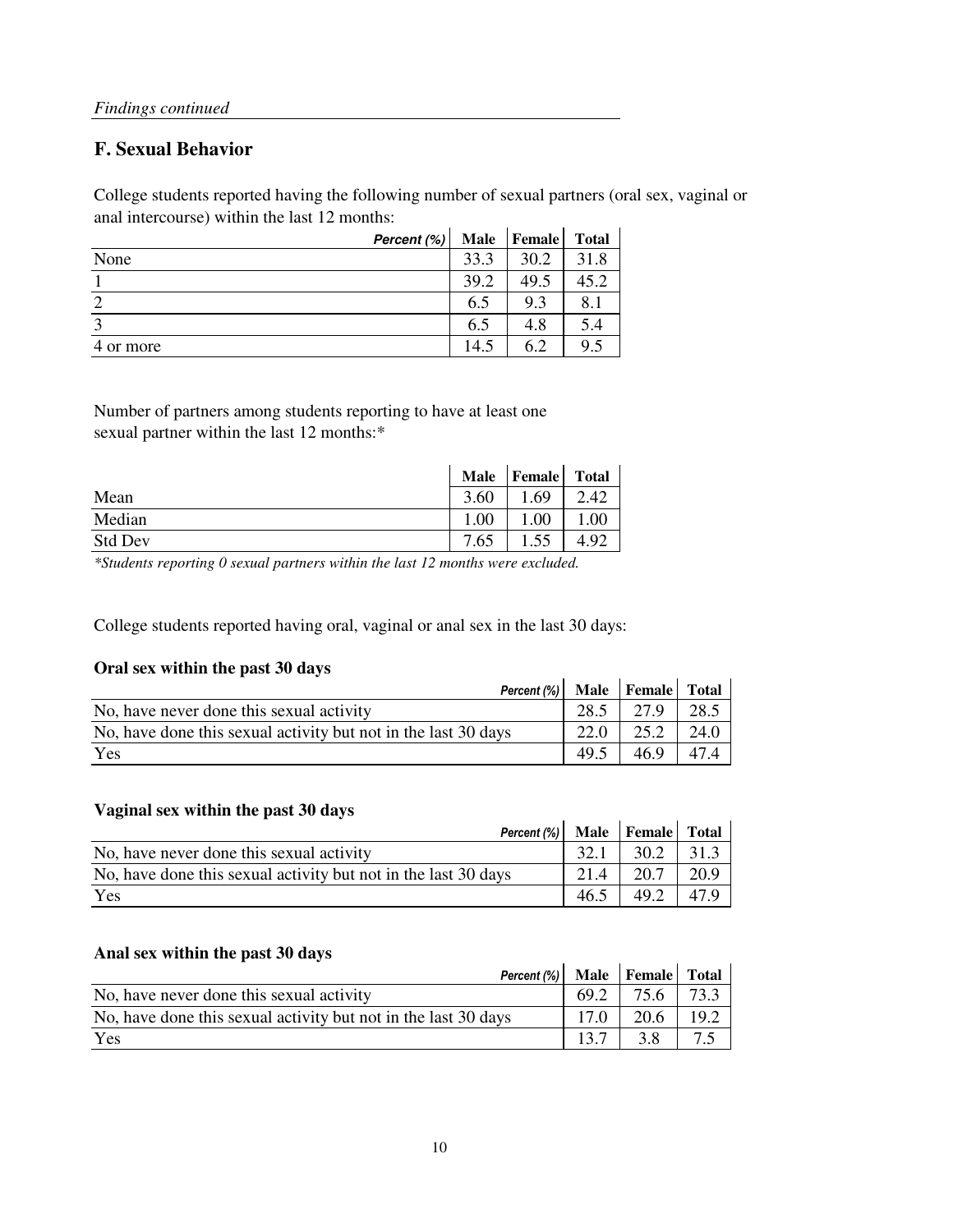|                                    | Percent (%) Male Female Total |      |      |      |
|------------------------------------|-------------------------------|------|------|------|
| Sexually active students reported* |                               |      |      |      |
| Oral sex                           |                               | 99   | 59   | 75   |
| Vaginal intercourse                |                               | 56.1 | 48.7 | 51.2 |
| Anal intercourse                   |                               | 40.9 | 242  | 33.8 |
|                                    |                               |      |      |      |

# Using a condom or other protective barrier within the last 30 days (*mostly or always*):

*\*Students responding "Never did this sexual activity" or "Have not done this during the last thirty days" were excluded from the analysis.*

# **Contraceptive use reported by students or their partner the last time they had vaginal intercourse:**

|                                               |      | <b>Percent</b> $(\%)$ Male Female Total |      |
|-----------------------------------------------|------|-----------------------------------------|------|
| Yes, used a method of contraception           | 45.0 | 46.8                                    | 45.8 |
| Not applicable/Didn't use a method/Don't know |      | $55.0$   $53.2$   $54.2$                |      |

# **If YES to contraceptive use the last time student had vaginal intercourse, reported means of birth control used among college students or their partner to prevent pregnancy:**

| Percent (%)                                                    | <b>Male</b> | Female | <b>Total</b> |
|----------------------------------------------------------------|-------------|--------|--------------|
| Birth control pills (monthly or extended cycle)                | 55.4        | 34.6   | 43.0         |
| Birth control shots                                            | 0.0         | 1.5    | 0.9          |
| Birth control implants                                         | 1.2         | 1.5    | 1.4          |
| Birth control patch                                            | 1.2         | 0.7    | 0.9          |
| Vaginal ring                                                   | 4.8         | 6.7    | 5.9          |
| Intrauterine device                                            | 2.4         | 3.0    | 2.7          |
| Male condom                                                    | 66.7        | 62.5   | 64.0         |
| Female condom                                                  | 4.8         | 0.7    | 2.3          |
| Diaphragm or cervical cap                                      | 1.2         | 0.7    | 0.9          |
| Contraceptive sponge                                           | 1.2         | 0.7    | 0.9          |
| Spermicide (foam, jelly, cream)                                | 6.1         | 8.2    | 7.3          |
| Fertility awareness (calendar, mucous, basal body temperature) | 4.8         | 10.4   | 8.2          |
| Withdrawal                                                     | 28.6        | 31.1   | 29.9         |
| Sterilization (hysterectomy, tubes tied, vasectomy)            | 0.0         | 3.7    | 2.3          |
| Other method                                                   | 2.5         | 3.0    | 2.8          |
|                                                                |             |        |              |
| Male condom use plus another method                            | 47.6        | 36.0   | 40.5         |
| Any two or more methods (excluding male condoms)               | 23.8        | 22.8   | 23.0         |

 $\blacksquare$  15.0 % of sexually active college students reported using (or reported their partner used) emergency contraception ("morning after pill") within the last 12 months. (male: 11.0 %; female: 17.7 %).\*

*\*Students responding "Not sexually active" were excluded from the analysis.*

■ 2.4 % of college students who had vaginal intercourse within the last 12 months reported experiencing an unintentional pregnancy or got someone pregnant within the last 12 months. (male: 3.9 %; female: 1.5 %).\*\* *\*\*Students responding "Have not had vaginal intercourse within the last 12 months" were excluded from the analysis.* 11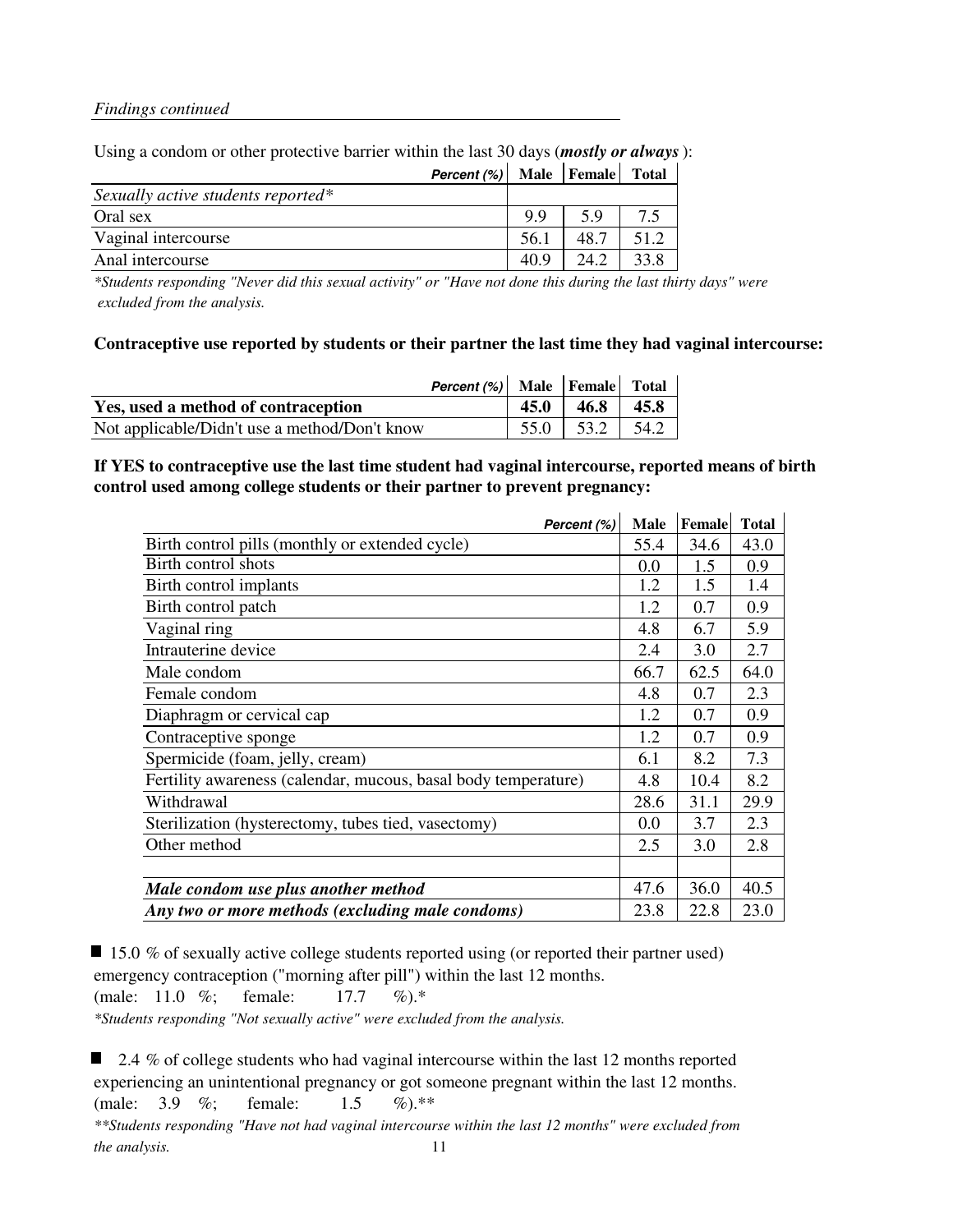# **G. Nutrition and Exercise**

College students reported usually eating the following number of servings of fruits and vegetables per day:

| Percent (%)        |      | Male Female | <b>Total</b> |
|--------------------|------|-------------|--------------|
| 0 servings per day | 99   | 9.8         | 10.3         |
| 1-2 per day        | 68.  | 65.5        | 65.8         |
| 3-4 per day        | 18.8 | 20.9        | 20.2         |
| 5 or more per day  | 3.1  | 37          |              |

College students reported the following behaviors within the past 7 days:

# **Do moderate-intensity cardio or aerobic exercise for at least 30 minutes:**

|            | Percent (%) |      | Male Female | <b>Total</b> |
|------------|-------------|------|-------------|--------------|
| 0 days     |             | 24.7 | 38.1        | 33.0         |
| $1-4$ days |             | 55.8 | 48.0        | 50.9         |
| $5-7$ days |             | 19.5 | 13.9        | 16.1         |

# **Do vigorous-intensity cardio or aerobic exercise for at least 20 minutes:**

|            | Percent (%) |      | Male Female Total |      |
|------------|-------------|------|-------------------|------|
| 0 days     |             | 41.6 | 57.1              | 51.0 |
| $1-2$ days |             | 27.6 | 24.1              | 25.7 |
| $3-7$ days |             | 30.8 | 18.7              |      |

Physical Activity and Public Health: Updated Recommendations for Adults. From the American College of Sports Medicine and the American Heart Association (2007): Moderate-intensity cardio or aerobic exercise for at least 30 minutes on 5 or more days per week, or vigorous-intensity cardio or aerobic exercise for at least 20 minutes on 3 or more days per week.

**Students meeting the Recommendations for moderate-intensity exercise, vigorous-intensity exercise, or a combination of the two (2 moderate-intensity exercise periods = 1 vigorous-intensity exercise period).**

|                | Percent (%) Male Female |                      | <b>Total</b> |
|----------------|-------------------------|----------------------|--------------|
| Guidelines met |                         | $45.3$   33.6   38.2 |              |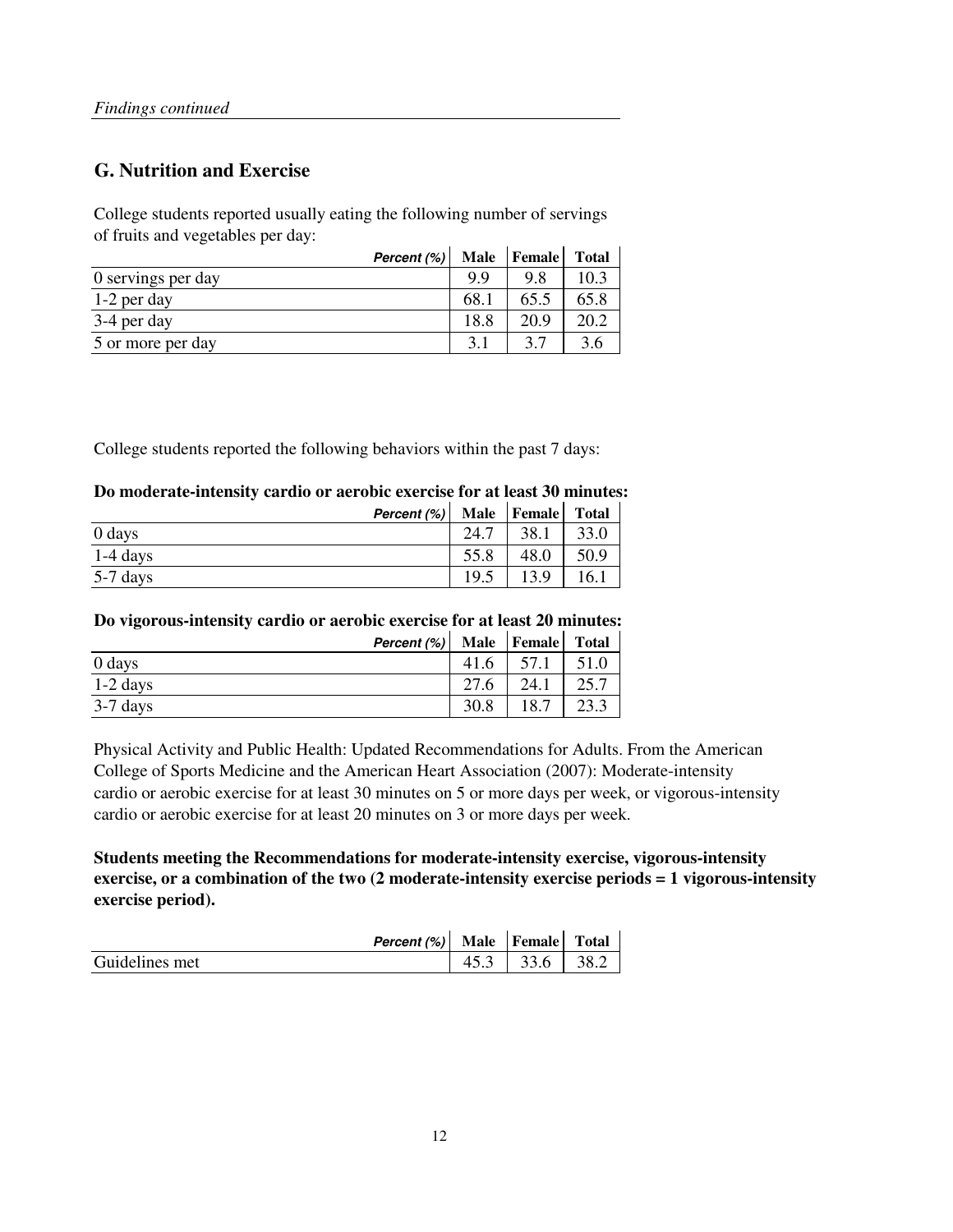Estimated average Body Mass Index (BMI): This figure incorporates reported height, and weight to form a general indicator of physical health. Categories defined by The World Health Organization (WHO) 2000, reprinted 2004. Obesity: Preventing and Managing the Global Epidemic. WHO Tech Report Series: 894.

| <b>BMI</b>                  | Percent (%) | Male  | <b>Female</b> | <b>Total</b> |
|-----------------------------|-------------|-------|---------------|--------------|
| $<$ 18.5 Underweight        |             | 3.2   | 6.8           | 5.5          |
| 18.5-24.9 Healthy Weight    |             | 47.4  | 61.2          | 55.7         |
| 25-29.9 Overweight          |             | 33.2  | 20.7          | 25.5         |
| 30-34.9 Class I Obesity     |             | 10.5  | 9.2           | 9.6          |
| 35-39.9 Class II Obesity    |             | 2.1   | 0.3           | 1.0          |
| $\geq$ 40 Class III Obesity |             | 3.7   | 1.7           | 2.7          |
|                             |             |       |               |              |
| Mean                        |             | 25.77 | 24.02         | 24.75        |
| Median                      |             | 24.82 | 22.97         | 23.79        |
| <b>Std Dev</b>              |             | 5.45  | 5.42          | 5.67         |

# **H. Mental Health**

Students reported experiencing the following within the last 12 months:

| Percent (%)            | <b>Male</b> | Female | <b>Total</b> | Percent (%)            | <b>Male</b> | Female | Total |
|------------------------|-------------|--------|--------------|------------------------|-------------|--------|-------|
| No, never              | 45.5        | 31.7   | 36.7         | No, never              | 25.8        | 7.5    | 14.5  |
| No, not last 12 months | 15.9        | 19.1   | 18.0         | No, not last 12 months | 10.0        | 7.5    | 8.6   |
| Yes, last 2 weeks      | 13.8        | 19.1   | 17.4         | Yes, last 2 weeks      | 31.6        | 46.8   | 40.9  |
| Yes, last 30 days      | 8.5         | 9.9    | 9.2          | Yes, last 30 days      | 11.6        | 18.6   | 15.7  |
| Yes, in last 12 months | 16.4        | 20.1   | 18.6         | Yes, in last 12 months | 21.1        | 19.7   | 20.4  |
|                        |             |        |              |                        |             |        |       |
| <b>Any</b> time within |             |        |              | Any time within        |             |        |       |
| the last 12 months     | 38.6        | 49.1   | 45.3         | the last 12 months     | 64.2        | 85.1   | 77.0  |

# Felt exhausted (not from physical activity) Felt very lonely

| Percent (%)            | <b>Male</b> | Female | <b>Total</b> | Percent (%)            | Male | Female | Total |
|------------------------|-------------|--------|--------------|------------------------|------|--------|-------|
| No, never              | 29.1        | 10.5   | 17.6         | No, never              | 34.0 | 24.7   | 28.0  |
| No, not last 12 months | 10.1        | 8.2    | 8.8          | No, not last 12 months | 17.8 | 19.7   | 18.7  |
| Yes, last 2 weeks      | 28.0        | 49.3   | 40.9         | Yes, last 2 weeks      | 18.3 | 24.7   | 22.6  |
| Yes, last 30 days      | 14.3        | 15.6   | 15.3         | Yes, last 30 days      | 9.9  | 14.6   | 13.0  |
| Yes, in last 12 months | 18.5        | 16.3   | 17.4         | Yes, in last 12 months | 19.9 | 16.3   | 17.7  |
|                        |             |        |              |                        |      |        |       |
| Any time within        |             |        |              | Any time within        |      |        |       |
| the last 12 months     | 60.8        | 81.3   | 73.6         | the last 12 months     | 48.2 | 55.6   | 53.3  |

# **Felt things were hopeless Felt overwhelmed by all you had to do**

| <b>Male</b> | <b>Female</b> | <b>Total</b> | Percent (%)            | Male            |      | <b>Total</b> |  |
|-------------|---------------|--------------|------------------------|-----------------|------|--------------|--|
| 45.5        | 31.7          | 36.7         | No, never              | 25.8            | 7.5  | 14.5         |  |
| 15.9        | 19.1          | 18.0         | No, not last 12 months | 10.0            | 7.5  | 8.6          |  |
| 13.8        | 19.1          | 17.4         | Yes, last 2 weeks      | 31.6            | 46.8 | 40.9         |  |
| 8.5         | 9.9           | 9.2          | Yes, last 30 days      | 11.6            | 18.6 | 15.7         |  |
| 16.4        | 20.1          | 18.6         | Yes, in last 12 months | 21.1            | 19.7 | 20.4         |  |
|             |               |              |                        |                 |      |              |  |
|             |               |              |                        |                 |      |              |  |
| 38.6        | 49.1          | 45.3         | the last 12 months     | 64.2            | 85.1 | 77.0         |  |
| months      |               |              |                        | Any time within |      | Female       |  |

| Percent (%)             | <b>Male</b> | <b>Female</b> | <b>Total</b> | Percent (%)            | <b>Male</b> | Female | <b>Total</b> |
|-------------------------|-------------|---------------|--------------|------------------------|-------------|--------|--------------|
|                         | 29.1        | 10.5          | 17.6         | No, never              | 34.0        | 24.7   | 28.0         |
| months                  | 10.1        | 8.2           | 8.8          | No, not last 12 months | 17.8        | 19.7   | 18.7         |
| eks                     | 28.0        | 49.3          | 40.9         | Yes, last 2 weeks      | 18.3        | 24.7   | 22.6         |
| ys                      | 14.3        | 15.6          | 15.3         | Yes, last 30 days      | 9.9         | 14.6   | 13.0         |
| months                  | 18.5        | 16.3          | 17.4         | Yes, in last 12 months | 19.9        | 16.3   | 17.7         |
|                         |             |               |              |                        |             |        |              |
| $\overline{\mathbf{h}}$ |             |               |              | Any time within        |             |        |              |
| nths                    | 60.8        | 81.3          | 73.6         | the last 12 months     | 48.2        | 55.6   | 53.3         |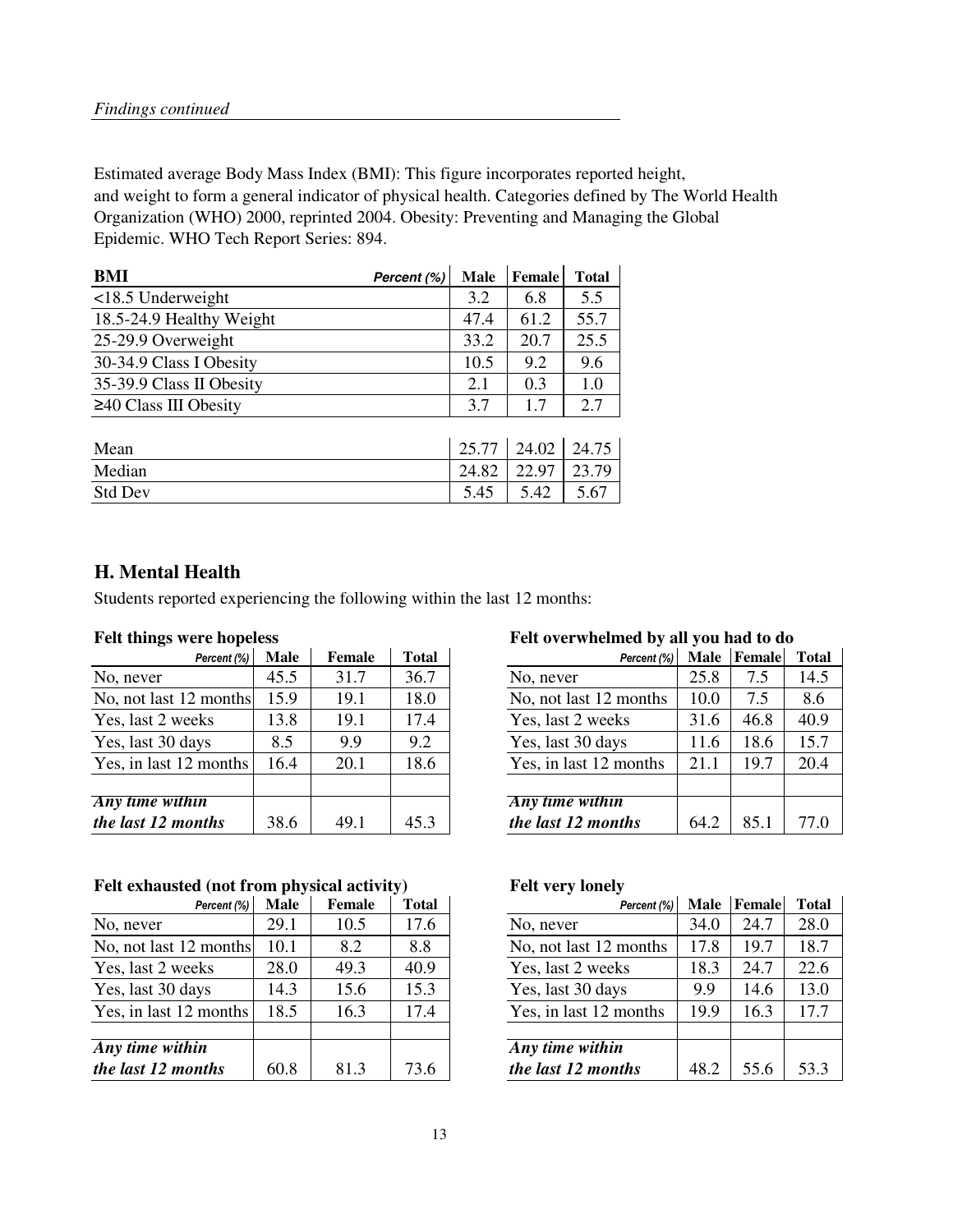| Percent (%)                        | <b>Male</b> | <b>Female</b> | <b>Total</b> | Percent (%)            | <b>Male</b> | Female | Total |
|------------------------------------|-------------|---------------|--------------|------------------------|-------------|--------|-------|
| No, never                          | 32.1        | 20.1          | 24.5         | No, never              | 50.3        | 45.1   | 46.9  |
| No, not last 12 months             | 17.9        | 21.2          | 19.8         | No, not last 12 months | 20.9        | 25.3   | 23.5  |
| Yes, last 2 weeks                  | 16.8        | 26.3          | 22.9         | Yes, last 2 weeks      | 6.8         | 9.9    | 9.0   |
| Yes, last 30 days                  | 12.6        | 12.6          | 12.5         | Yes, last 30 days      | 8.9         | 5.1    | 6.5   |
| Yes, in last 12 months             | 20.5        | 19.8          | 20.2         | Yes, in last 12 months | 13.1        | 14.7   | 14.1  |
|                                    |             |               |              |                        |             |        |       |
| $\overline{Any \, time \, within}$ |             |               |              | Any time within        |             |        |       |
| the last 12 months                 | 50.0        | 58.7          | 55.6         | the last 12 months     | 28.8        | 29.7   | 29.6  |

## Felt overwhelming anxiety **Felt overwhelming anger**

| Percent (%)            | <b>Male</b> | Female | <b>Total</b> | Percent (%)            | <b>Male</b> | Female | Total |
|------------------------|-------------|--------|--------------|------------------------|-------------|--------|-------|
| No, never              | 45.8        | 30.6   | 36.3         | No, never              | 50.5        | 36.9   | 41.9  |
| No, not last 12 months | 13.2        | 19.4   | 16.9         | No, not last 12 months | 13.7        | 21.2   | 18.2  |
| Yes, last 2 weeks      | 15.3        | 21.4   | 19.0         | Yes, last 2 weeks      | 13.2        | 15.7   | 14.9  |
| Yes, last 30 days      | 8.4         | 10.2   | 9.8          | Yes, last 30 days      | 7.9         | 9.2    | 8.6   |
| Yes, in last 12 months | 17.4        | 18.4   | 18.0         | Yes, in last 12 months | 14.7        | 17.1   | 16.4  |
| Any time within        |             |        |              | Any time within        |             |        |       |
| the last 12 months     | 41.1        | 50.0   | 46.7         | the last 12 months     | 35.8        | 42.0   | 39.9  |

# **Seriously considered suicide Attempted suicide**

| Percent (%)            | <b>Male</b> | Female | <b>Total</b> | Percent (%)            | <b>Male</b> | Female | Total |
|------------------------|-------------|--------|--------------|------------------------|-------------|--------|-------|
| No, never              | 79.9        | 81.7   | 80.8         | No, never              | 91.5        | 90.8   | 91.0  |
| No, not last 12 months | 11.6        | 10.2   | 10.6         | No, not last 12 months | 6.3         | 7.8    | 7.2   |
| Yes, last 2 weeks      | 2.6         | 1.0    | 1.8          | Yes, last 2 weeks      | 1.1         | 0.3    | 0.6   |
| Yes, last 30 days      | 0.5         | 1.4    | 1.0          | Yes, last 30 days      | 0.0         | 0.3    | 0.2   |
| Yes, in last 12 months | 5.3         | 5.8    | 5.7          | Yes, in last 12 months | 1.1         | 0.7    | 1.0   |
| Any time within        |             |        |              | Any time within        |             |        |       |
| the last 12 months     | 8.5         | 8.1    | 8.6          | the last 12 months     | 2.1         | 1.4    | 1.8   |

### **Intentionally cut, burned, bruised, or otherwise injured yourself**  $\frac{1}{2}$ **Contractor**

| <b>ULLET WISE HIJULEU YUUL SEIL</b> |      |        |              |  |  |  |  |  |  |
|-------------------------------------|------|--------|--------------|--|--|--|--|--|--|
| Percent (%)                         | Male | Female | <b>Total</b> |  |  |  |  |  |  |
| No, never                           | 87.9 | 83.4   | 84.7         |  |  |  |  |  |  |
| No, not last 12 months              | 7.4  | 11.2   | 10.0         |  |  |  |  |  |  |
| Yes, last 2 weeks                   | 2.6  | 1.0    | 1.6          |  |  |  |  |  |  |
| Yes, last 30 days                   | 0.0  | 1.4    | 0.8          |  |  |  |  |  |  |
| Yes, in last 12 months              | 2.1  | 3.1    | 2.9          |  |  |  |  |  |  |
|                                     |      |        |              |  |  |  |  |  |  |
| Any time within                     |      |        |              |  |  |  |  |  |  |
| the last 12 months                  | 4.7  | 5.4    | 5.3          |  |  |  |  |  |  |

# **Felt very sad Felt so depressed that it was difficult to function**

| Percent (%)             | <b>Male</b> | <b>Female</b> | <b>Total</b> | Percent (%)            | <b>Male</b> | Female | <b>Total</b> |
|-------------------------|-------------|---------------|--------------|------------------------|-------------|--------|--------------|
|                         | 32.1        | 20.1          | 24.5         | No, never              | 50.3        | 45.1   | 46.9         |
| months                  | 17.9        | 21.2          | 19.8         | No, not last 12 months | 20.9        | 25.3   | 23.5         |
| eks                     | 16.8        | 26.3          | 22.9         | Yes, last 2 weeks      | 6.8         | 9.9    | 9.0          |
| ys                      | 12.6        | 12.6          | 12.5         | Yes, last 30 days      | 8.9         | 5.1    | 6.5          |
| months                  | 20.5        | 19.8          | 20.2         | Yes, in last 12 months | 13.1        | 14.7   | 14.1         |
|                         |             |               |              |                        |             |        |              |
| $\overline{\mathbf{m}}$ |             |               |              | Any time within        |             |        |              |
| nths                    | 50.0        | 58.7          | 55.6         | the last 12 months     | 28.8        | 29.7   | 29.6         |

| Percent (%)             | <b>Male</b> | <b>Female</b> | <b>Total</b> | Percent (%)            | <b>Male</b> | Female | <b>Total</b> |
|-------------------------|-------------|---------------|--------------|------------------------|-------------|--------|--------------|
|                         | 45.8        | 30.6          | 36.3         | No, never              | 50.5        | 36.9   | 41.9         |
| months                  | 13.2        | 19.4          | 16.9         | No, not last 12 months | 13.7        | 21.2   | 18.2         |
| eks                     | 15.3        | 21.4          | 19.0         | Yes, last 2 weeks      | 13.2        | 15.7   | 14.9         |
| ys                      | 8.4         | 10.2          | 9.8          | Yes, last 30 days      | 7.9         | 9.2    | 8.6          |
| months                  | 17.4        | 18.4          | 18.0         | Yes, in last 12 months | 14.7        | 17.1   | 16.4         |
|                         |             |               |              |                        |             |        |              |
| $\overline{\mathbf{m}}$ |             |               |              | Any time within        |             |        |              |
| nths                    | 41.1        | 50.0          | 46.7         | the last 12 months     | 35.8        | 42.0   | 39.9         |

| Percent (%) | <b>Male</b> | <b>Female</b> | <b>Total</b> | Percent (%)            | <b>Male</b> | Female | <b>Total</b> |
|-------------|-------------|---------------|--------------|------------------------|-------------|--------|--------------|
|             | 79.9        | 81.7          | 80.8         | No, never              | 91.5        | 90.8   | 91.0         |
| months      | 11.6        | 10.2          | 10.6         | No, not last 12 months | 6.3         | 7.8    | 7.2          |
| eks         | 2.6         | 1.0           | 1.8          | Yes, last 2 weeks      | 1.1         | 0.3    | 0.6          |
| ys          | 0.5         | 1.4           | 1.0          | Yes, last 30 days      | 0.0         | 0.3    | 0.2          |
| months      | 5.3         | 5.8           | 5.7          | Yes, in last 12 months | 1.1         | 0.7    | 1.0          |
|             |             |               |              |                        |             |        |              |
| in          |             |               |              | Any time within        |             |        |              |
| nths        | 8.5         | 8.1           | 8.6          | the last 12 months     | 2.1         | 1.4    | 1.8          |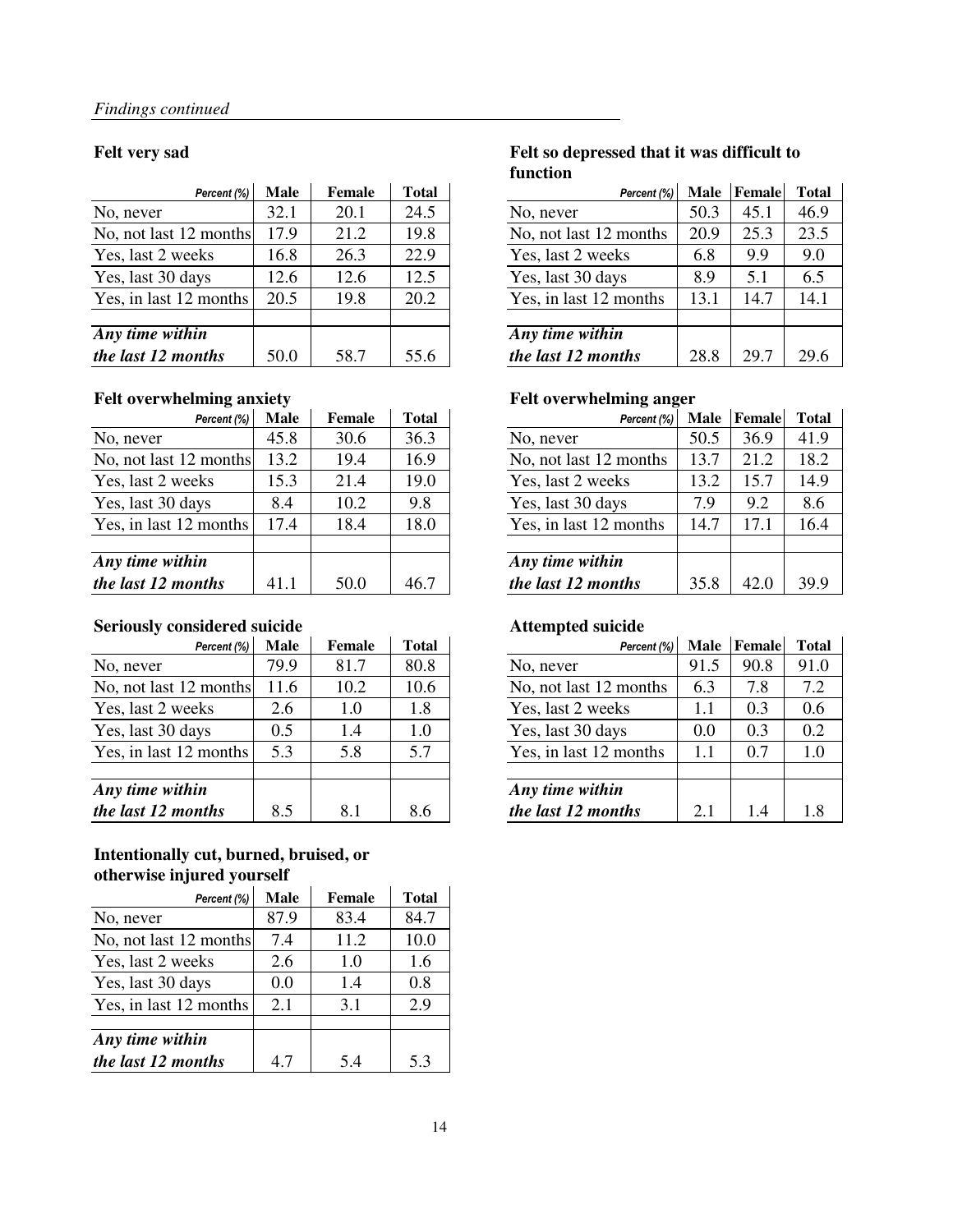# **Within the last 12 months, diagnosed or treated by a professional for the following:**

| Percent (%)                                           | <b>Male</b> | <b>Female</b> | <b>Total</b> |
|-------------------------------------------------------|-------------|---------------|--------------|
| Anorexia                                              | 0.0         | 1.7           | 1.2          |
| Anxiety                                               | 7.9         | 10.5          | 9.8          |
| Attention Deficit and Hyperactivity Disorder          | 2.6         | 1.7           | 2.3          |
| <b>Bipolar Disorder</b>                               | 2.1         | 1.0           | 1.6          |
| <b>Bulimia</b>                                        | 0.5         | 1.4           | 1.2          |
| Depression                                            | 5.8         | 7.5           | 6.9          |
| Insomnia                                              | 2.1         | 3.4           | 3.1          |
| Other sleep disorder                                  | 0.5         | 1.4           | 1.2          |
| Obsessive Compulsive Disorder                         | 2.6         | 1.0           | 1.8          |
| Panic attacks                                         | 3.2         | 4.1           | 4.1          |
| Phobia                                                | 1.1         | 1.4           | 1.4          |
| Schizophrenia                                         | 0.5         | 0.7           | 0.8          |
| Substance abuse or addiction                          | 1.6         | 1.0           | 1.4          |
| Other addiction                                       | 0.5         | 0.3           | 0.6          |
| Other mental health condition                         | 0.5         | 1.4           | 1.2          |
|                                                       |             |               |              |
| Students reporting none of the above                  | 87.4        | 84.1          | 85.1         |
| Students reporting only one of the above              | 5.8         | 4.1           | 4.7          |
| <b>Students reporting both Depression and Anxiety</b> | 4.2         | 5.8           | 5.3          |
| Students reporting any two or more of the above       |             |               |              |
| excluding the combination of Depression and Anxiety   | 4.2         | 4.4           | 4.5          |

# **Within the last 12 months, any of the following been traumatic or very difficult to handle:**

| Percent (%)                                | <b>Male</b> | Female | <b>Total</b> |
|--------------------------------------------|-------------|--------|--------------|
| Academics                                  | 35.3        | 41.7   | 39.5         |
| Career-related issue                       | 26.8        | 27.8   | 27.9         |
| Death of family member or friend           | 8.0         | 13.9   | 11.7         |
| Family problems                            | 26.8        | 36.1   | 32.4         |
| Intimate relationships                     | 25.8        | 33.3   | 31.0         |
| Other social relationships                 | 20.0        | 25.1   | 23.2         |
| Finances                                   | 42.1        | 45.2   | 44.5         |
| Health problem of family member or partner | 13.7        | 22.0   | 18.9         |
| Personal appearance                        | 18.2        | 23.8   | 22.0         |
| Personal health issue                      | 14.9        | 23.9   | 20.9         |
| Sleep difficulties                         | 25.4        | 32.5   | 30.0         |
| Other                                      | 9.7         | 9.0    | 9.4          |
|                                            |             |        |              |
| Students reporting none of the above       | 32.1        | 20.0   | 24.4         |
| Students reporting only one of the above   | 13.2        | 14.6   | 13.8         |
| Students reporting 2 of the above          | 13.7        | 11.9   | 12.4         |
| Students reporting 3 or more of the above  | 41.1        | 53.6   | 49.3         |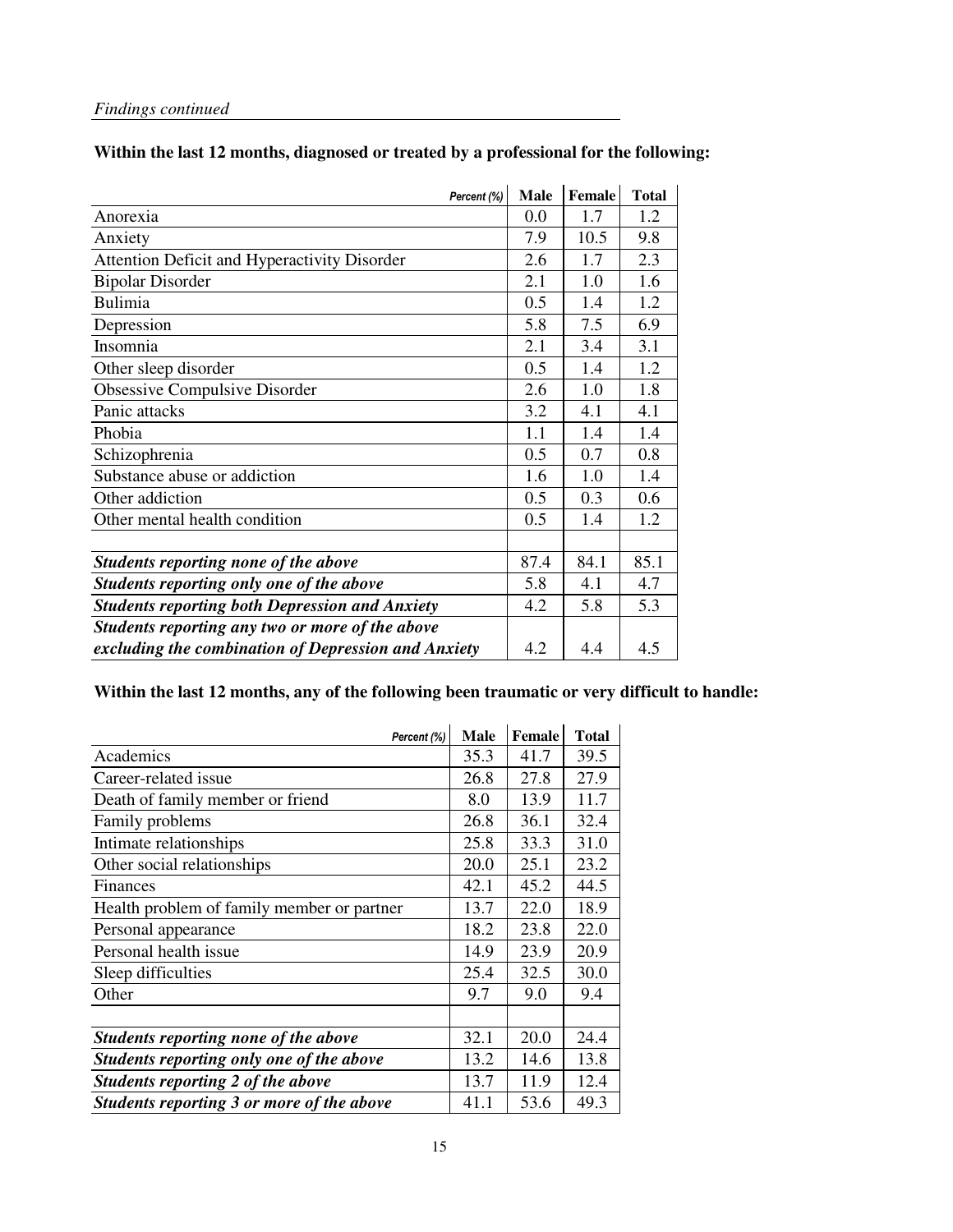# **Within the last 12 months, how would you rate the overall level of stress experienced:**

|                          | Percent (%) | <b>Male</b> | <b>Female</b> | <b>Total</b> |
|--------------------------|-------------|-------------|---------------|--------------|
| No stress                |             | 7 Q         | 17            | 4.1          |
| Less than average stress |             | 18.0        | 5.1           | 10.1         |
| Average stress           |             | 31.7        | 47.3          | 41.3         |
| More than average stress |             | 31.2        | 36.3          | 34.1         |
| Tremendous stress        |             | 11 1        | 9.6           | 10.5         |

# **I. Sleep**

# **Past 7 days, getting enough sleep to feel rested in the morning:**

| Percent (%) |      | Male Female | <b>Total</b> |
|-------------|------|-------------|--------------|
| $0$ days    | 11.6 | 15.8        | 14.0         |
| $1-2$ days  | 23.8 | 33.6        | 29.8         |
| $3-5$ days  | 45.5 | 40.4        | 42.3         |
| $6+$ days   | 19.0 | 10.3        | 14.0         |

# **Past 7 days, how often felt tired, dragged out, or sleepy during the day:**

|            | Percent (%) |      | Male Female | <b>Total</b> |
|------------|-------------|------|-------------|--------------|
| 0 days     |             | 16.9 |             | 11.0         |
| $1-2$ days |             | 39.7 | 28.9        | 32.9         |
| $3-5$ days |             | 35.4 | 42.9        | 40.3         |
| 6+ days    |             | 7 Q  | 20.7        |              |

# **Past 7 days, how much of a problem with sleepiness during daytime activities:**

|                            | Percent (%) | <b>Male</b> | <b>Female</b> | <b>Total</b> |
|----------------------------|-------------|-------------|---------------|--------------|
| No problem                 |             | 17.9        | 9.6           | 12.7         |
| A little problem           |             | 48.9        | 46.2          | 47.3         |
| More than a little problem |             | 20.0        | 23.6          | 22.1         |
| A big problem              |             | 8.4         | 13.4          | 11.3         |
| A very big problem         |             | 4.7         | 7.2           | 6.6          |